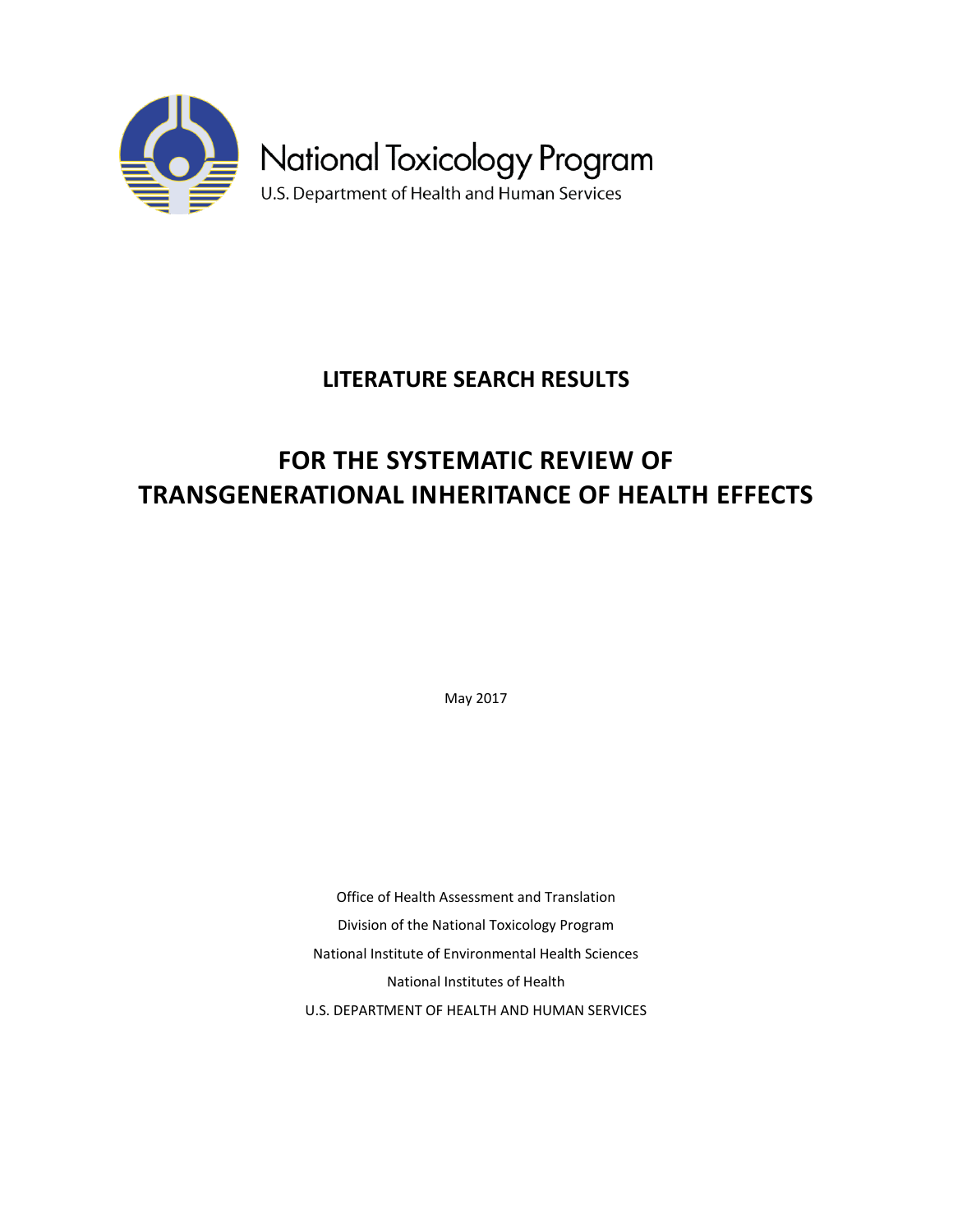## **LITERATURE SEARCH RESULTS**

## **Literature Search**

Search terms were developed by an informationist (SDH) familiar with systematic review methodology to identify all relevant published evidence indexed in the PubMed database (MEDLINE) that addressed the PECO statement for transgenerational inheritance of health effects potentially associated with a wide range of exposures. Since there are no MeSH terms for transgenerational effects or transgenerational inheritance, our search strategy was developed using text words that describe a transgenerational study and terms used to report the topic of transgenerational inheritance in the literature. The resulting strategy was used to search PubMed (specific search terms presented in **Appendix 1**). No language restrictions or publication year limits were imposed and PubMed was searched up to November 2016.

#### *Database Searched*

• PubMed

#### *Literature Search Results*

The Pubmed database search retrieved 63,789 references and 3 additional references were identified by experts or reviewing published reviews and reference lists from the included studies. Ninety-eight percent of the total references retrieved (62,671) were excluded during the title and abstract screening and 844 were excluded during the full text review for not satisfying the PECO criteria. After full text review, 282 studies were considered relevant; 49 human and 232 animal studies (Error! Reference source not found.).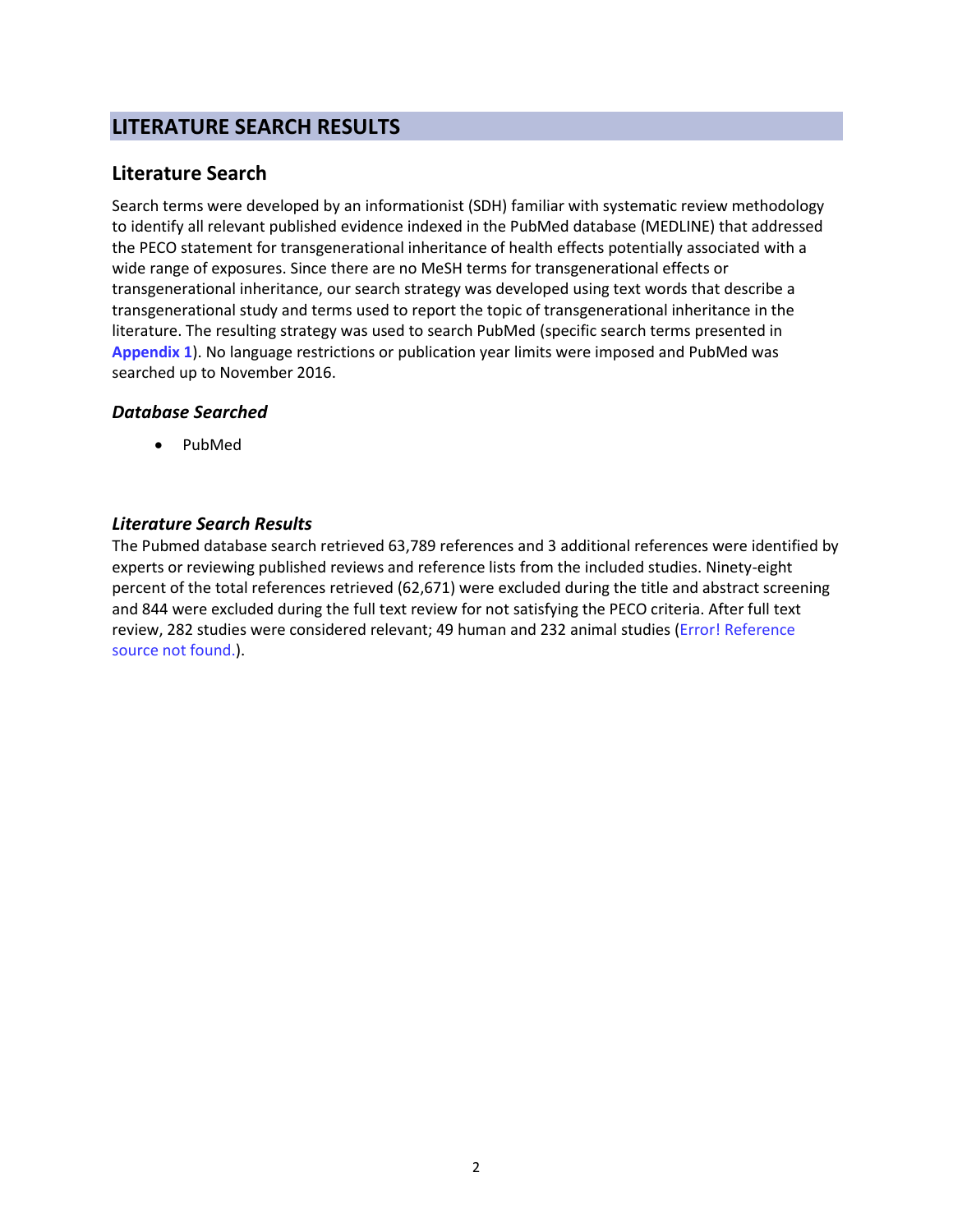

**Figure 1.** Study Selection Diagram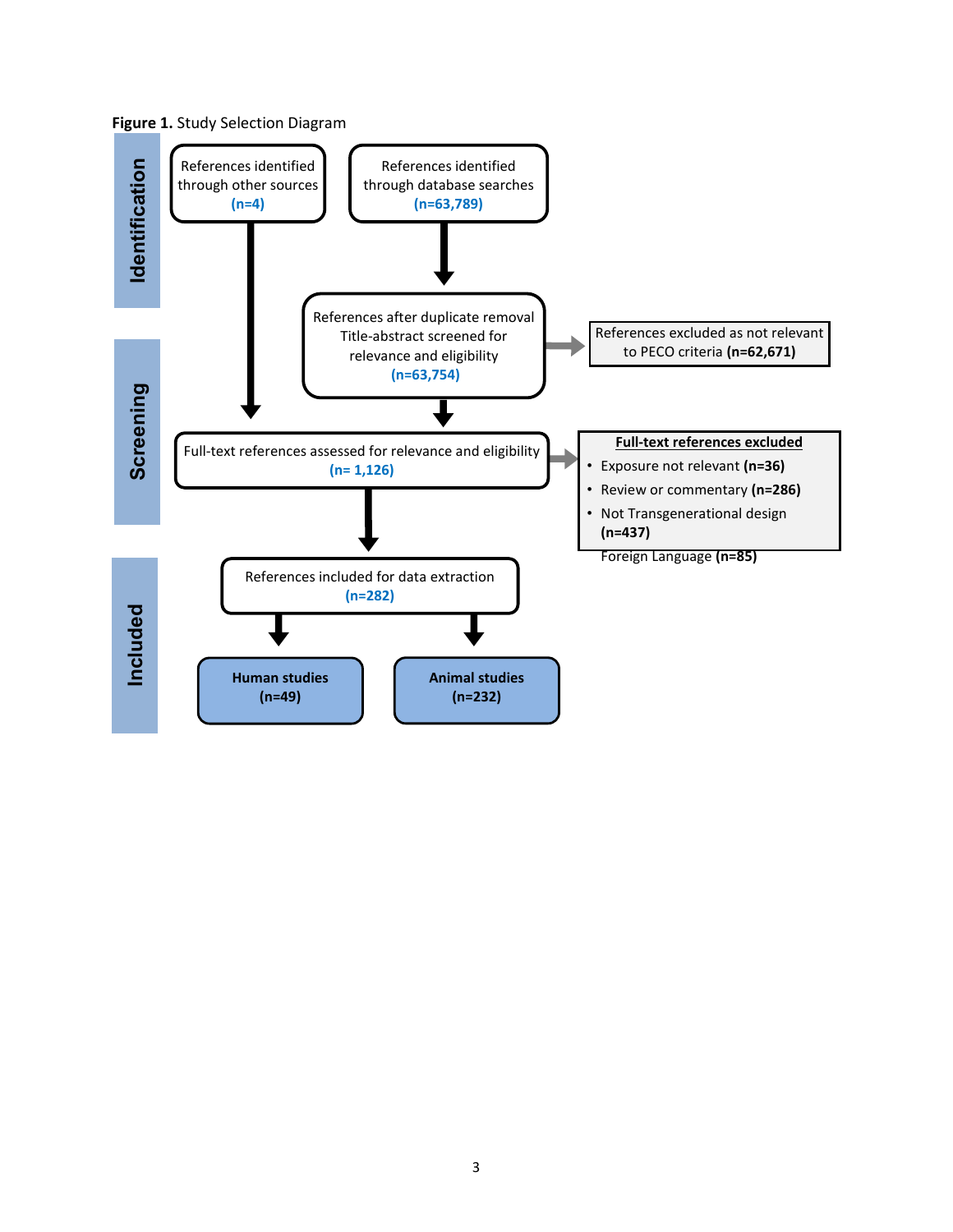## **REFERENCES INCLUDED AFTER FULL-TEXT REVIEW**

#### **List of Included Studies**

#### *Studies in humans*

- Arruda JT, Silva DM, Silva CC, Moura KK, Cruz ADd. 2008. Homologous recombination between hervs causes duplications in the azfa region of men accidentally exposed to cesium-137 in goiania. Genet Mol Res 7:1063-1069.
- Astone NM, Misra D, Lynch C. 2007. The effect of maternal socio-economic status throughout the lifespan on infant birthweight. Paediatr Perinat Epidemiol 21:310-318.
- Bachar E, Cale M, Eisenberg J, Dasberg H. 1994. Aggression expression in grandchildren of holocaust survivors--a comparative study. Isr J Psychiatry Relat Sci 31:41-47.
- Bailey JA, Hill KG, Oesterle S, Hawkins JD. 2006. Linking substance use and problem behavior across three generations. J Abnorm Child Psychol 34:263-292.
- Ben-Ezra M, Palgi Y, Soffer Y, Shrira A. 2012. Mental health consequences of the 2011 fukushima nuclear disaster: Are the grandchildren of people living in hiroshima and nagasaki during the drop of the atomic bomb more vulnerable? World Psychiatry 11:133.
- Berg GJvd, Pinger PR. 2016. Transgenerational effects of childhood conditions on third generation health and education outcomes. Economics and human biology 23:103-120.
- Bezo, Maggi. 2015. Living in survival mode: Intergenerational transmission of trauma from the holodomor genocide of 1932-1933 in ukraine. Soc Sci Med 134:87-94.
- Brook JS, Ning Y, Balka EB, Brook DW, Lubliner EH, Rosenberg G. 2007. Grandmother and parent influences on child self-esteem. Pediatrics 119:e444-451.
- Bruder GE, Tenke CE, Warner V, Weissman MM. 2007. Grandchildren at high and low risk for depression differ in eeg measures of regional brain asymmetry. Biol Psychiatry 62:1317-1323.
- Bygren LO, Tinghog P, Carstensen J, Edvinsson S, Kaati G, Pembrey ME, et al. 2014. Change in paternal grandmothers' early food supply influenced cardiovascular mortality of the female grandchildren. BMC Genet 15:12.
- Cents RA, Tiemeier H, Luijk MP, Jaddoe VW, Hofman A, Verhulst FC, et al. 2011. Grandparental anxiety and depression predict young children's internalizing and externalizing problems: The generation r study. J Affect Disord 128:95-105.
- Chaitin J. 2003. "Living with" the past: Coping and patterns in families of holocaust survivors. Fam Process 42:305-322.
- Chamorro R, Flores-Ortiz Y. 2000. Acculturation and disordered eating patterns among mexican american women. Int J Eat Disord 28:125-129.
- Clement R, Guilbaud E, Barrios L, Rouge-Maillart C, Jousset N, Rodat O. 2014. Des daughters in france: Experts' points of view on the various genital, uterine and obstetric pathologies, and in utero des exposure. Med Sci Law 54:219-229.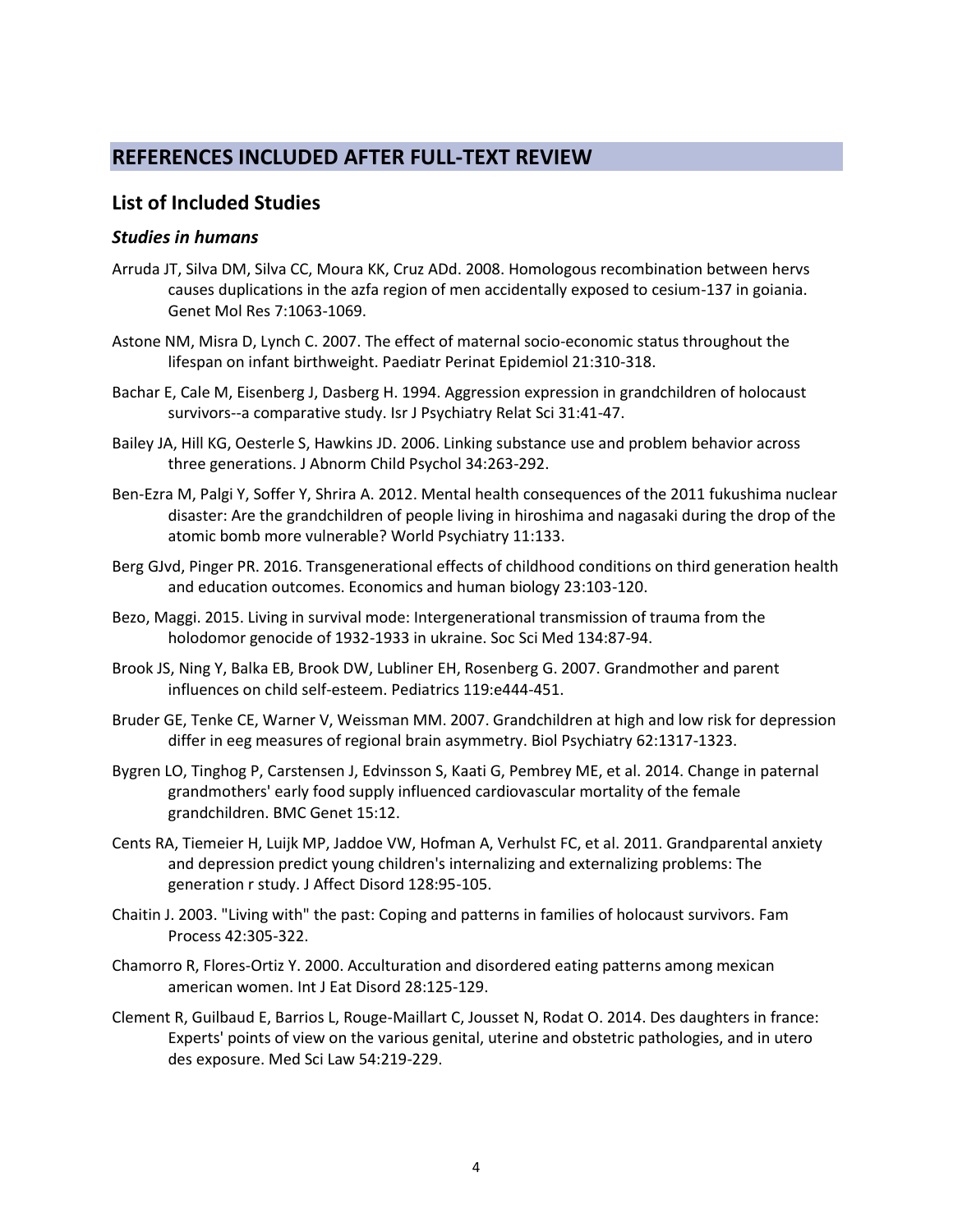- Couch FJ, Cerhan JR, Vierkant RA, Grabrick DM, Therneau TM, Pankratz VS, et al. 2001. Cigarette smoking increases risk for breast cancer in high-risk breast cancer families. Cancer Epidemiol Biomarkers Prev 10:327-332.
- Delli AJ, Lindblad B, Carlsson A, Forsander G, Ivarsson SA, Ludvigsson J, et al. 2010. Type 1 diabetes patients born to immigrants to sweden increase their native diabetes risk and differ from swedish patients in hla types and islet autoantibodies. Pediatr Diabetes 11:513-520.
- Goodman A, Koupil I, Lawson DW. 2012. Low fertility increases descendant socioeconomic position but reduces long-term fitness in a modern post-industrial society. Proc Biol Sci 279:4342-4351.
- Iliceto P, Candilera G, Funaro D, Pompili M, Kaplan KJ, Markus-Kaplan M. 2011. Hopelessness, temperament, anger and interpersonal relationships in holocaust (shoah) survivors' grandchildren. J Relig Health 50:321-329.
- Jeon, Neppl, Tk. 2015. Intergenerational continuity in economic hardship, parental positivity, and positive parenting: The association with child behavior. J Fam Psychol.
- Kaati G, Bygren LO, Edvinsson S. 2002. Cardiovascular and diabetes mortality determined by nutrition during parents' and grandparents' slow growth period. Eur J Hum Genet 10:682-688.
- Kaplan, Ii. 1953. A study of effects of x-rays on the grandchildren of women who have been irradiated for the treatment of female sterility. J Obstet Gynaecol Br Emp 60:872-877.
- Kaplan, Ii. 1954. Third generation follow-up of women treated by x-ray therapy for menstrual dysfunction and sterility twenty-eight years ago, with detailed histories of the grandchildren born to these women. Am J Obstet Gynecol 67:484-490.
- Kaplan, Ii. 1959. Genetic effects in children and grandchildren, of women treated for infertility and sterility by roentgen therapy; report of a study of thirty-three years. Radiology 72:518-521 passim.
- Kaplan, Ii. 1960. X-ray irradiation to the ovaries. Does it lead to development of or increase in the tendency to malignancy in children and grandchildren of irradiated married women? Acta Unio Int Contra Cancrum 16:431-434.
- Kassai SC, Motta RW. 2006. An investigation of potential holocaust-related secondary traumatization in the third generation. Int J Emerg Ment Health 8:35-47.
- Krzyzanowska M, Boryslawski K. 2008. Body height in relation to rural-urban migration in poland. J Biosoc Sci 40:841-854.
- McCloskey LA. 2013. The intergenerational transfer of mother-daughter risk for gender-based abuse. Psychodyn Psychiatry 41:303-328.
- Modin B, Vagero D, Hallqvist J, Koupil I. 2008. The contribution of parental and grandparental childhood social disadvantage to circulatory disease diagnosis in young swedish men. Soc Sci Med 66:822- 834.
- Modin B, Fritzell J. 2009. The long arm of the family: Are parental and grandparental earnings related to young men's body mass index and cognitive ability? Int J Epidemiol 38:733-744.
- Modin B, Koupil I, Vagero D. 2009. The impact of early twentieth century illegitimacy across three generations. Longevity and intergenerational health correlates. Soc Sci Med 68:1633-1640.
- Naess O, Stoltenberg C, Hoff DA, Nystad W, Magnus P, Tverdal A, et al. 2012. Cardiovascular mortality in relation to birth weight of children and grandchildren in 500 000 norwegian families. Eur Heart J.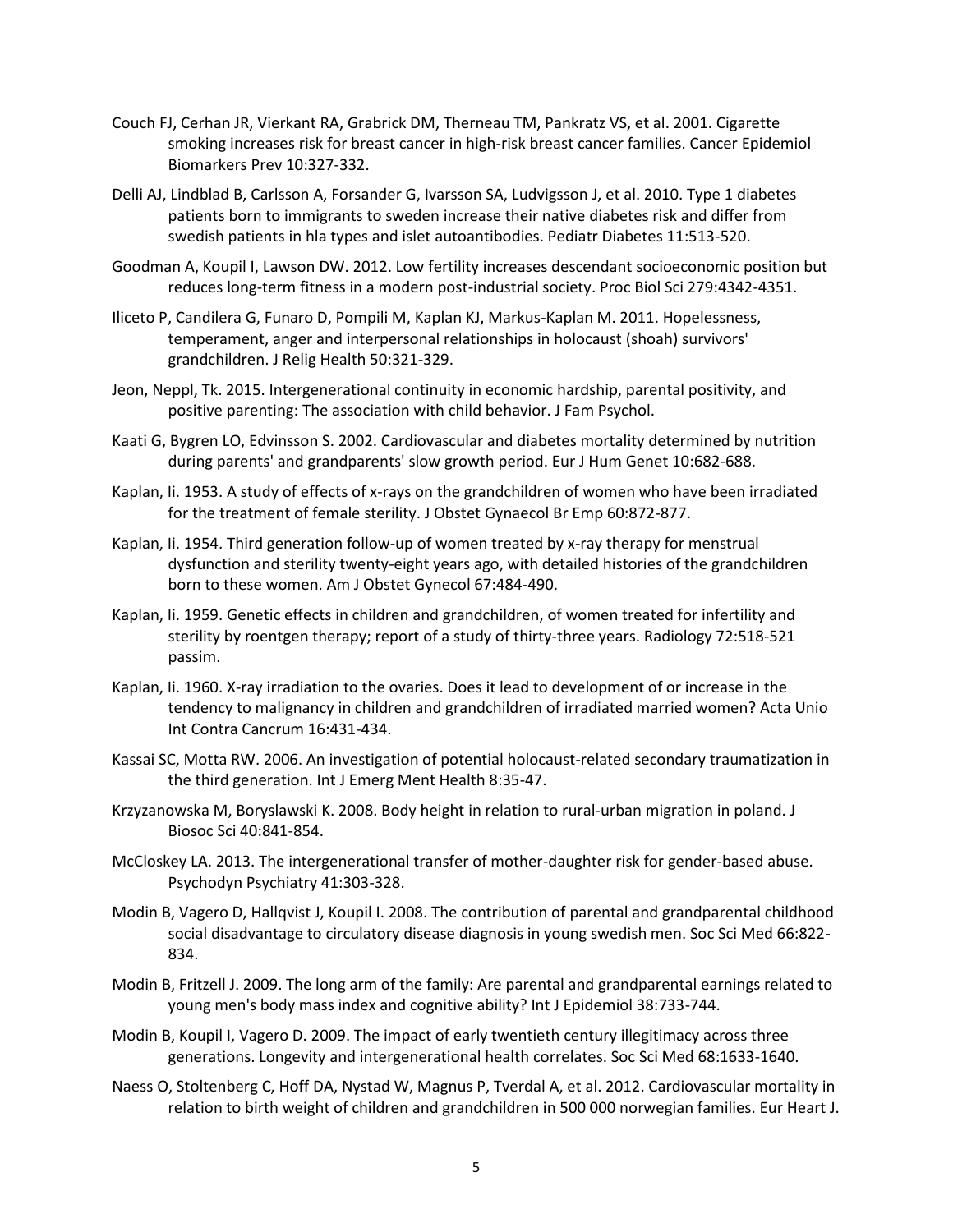- Olino TM, Pettit JW, Klein DN, Allen NB, Seeley JR, Lewinsohn PM. 2008. Influence of parental and grandparental major depressive disorder on behavior problems in early childhood: A threegeneration study. J Am Acad Child Adolesc Psychiatry 47:53-60.
- Osler M, Andersen AM, Batty GD, Holstein B. 2005a. Relation between early life socioeconomic position and all cause mortality in two generations. A longitudinal study of danish men born in 1953 and their parents. J Epidemiol Community Health 59:38-41.
- Osler M, Andersen AM, Lund R, Holstein B. 2005b. Effect of grandparent's and parent's socioeconomic position on mortality among danish men born in 1953. Eur J Public Health 15:647-651.
- Pembrey ME, Bygren LO, Kaati G, Edvinsson S, Northstone K, Sjostrom M, et al. 2006. Sex-specific, maleline transgenerational responses in humans. Eur J Hum Genet 14:159-166.
- Petrushkina NP, Musatkova OB, Okladnikova ND. 1994. Health status of children whose grandparents had been subjected to occupational external gamma-exposure. Sci Total Environ 142:111-118.
- Pettit JW, Olino TM, Roberts RE, Seeley JR, Lewinsohn PM. 2008. Intergenerational transmission of internalizing problems: Effects of parental and grandparental major depressive disorder on child behavior. J Clin Child Adolesc Psychol 37:640-650.
- Roff SR. 1999. Mortality and morbidity of members of the british nuclear tests veterans association and the new zealand nuclear tests veterans association and their families. Med Confl Surviv 15 Suppl 1:i-ix, 1-51.
- Rubin IC. 1952. Third generation follow-up in woman receiving pelvic irradiation. J Am Med Assoc 150:207-209.
- Sagi-Schwartz A, van IMH, Bakermans-Kranenburg MJ. 2008. Does intergenerational transmission of trauma skip a generation? No meta-analytic evidence for tertiary traumatization with third generation of holocaust survivors. Attach Hum Dev 10:105-121.
- Scaramella LV, Neppl TK, Ontai LL, Conger RD. 2008. Consequences of socioeconomic disadvantage across three generations: Parenting behavior and child externalizing problems. J Fam Psychol 22:725-733.
- Scharf M. 2007. Long-term effects of trauma: Psychosocial functioning of the second and third generation of holocaust survivors. Dev Psychopathol 19:603-622.
- Scharf M, Mayseless O. 2011. Disorganizing experiences in second- and third-generation holocaust survivors. Qual Health Res 21:1539-1553.
- Schofield TJ, Martin MJ, Conger KJ, Neppl TM, Donnellan MB, Conger RD. 2011. Intergenerational transmission of adaptive functioning: A test of the interactionist model of ses and human development. Child Dev 82:33-47.
- Sharkey P, Elwert F. 2011. The legacy of disadvantage: Multigenerational neighborhood effects on cognitive ability. AJS 116:1934-1981.
- Sigal JJ, DiNicola VF, Buonvino M. 1988. Grandchildren of survivors: Can negative effects of prolonged exposure to excessive stress be observed two generations later? Can J Psychiatry 33:207-212.
- Sohr-Preston SL, Scaramella LV, Martin MJ, Neppl TK, Ontai L, Conger R. 2012a. Parental socioeconomic status, communication, and children's vocabulary development: A third-generation test of the family investment model. Child Dev 84:1046-1062.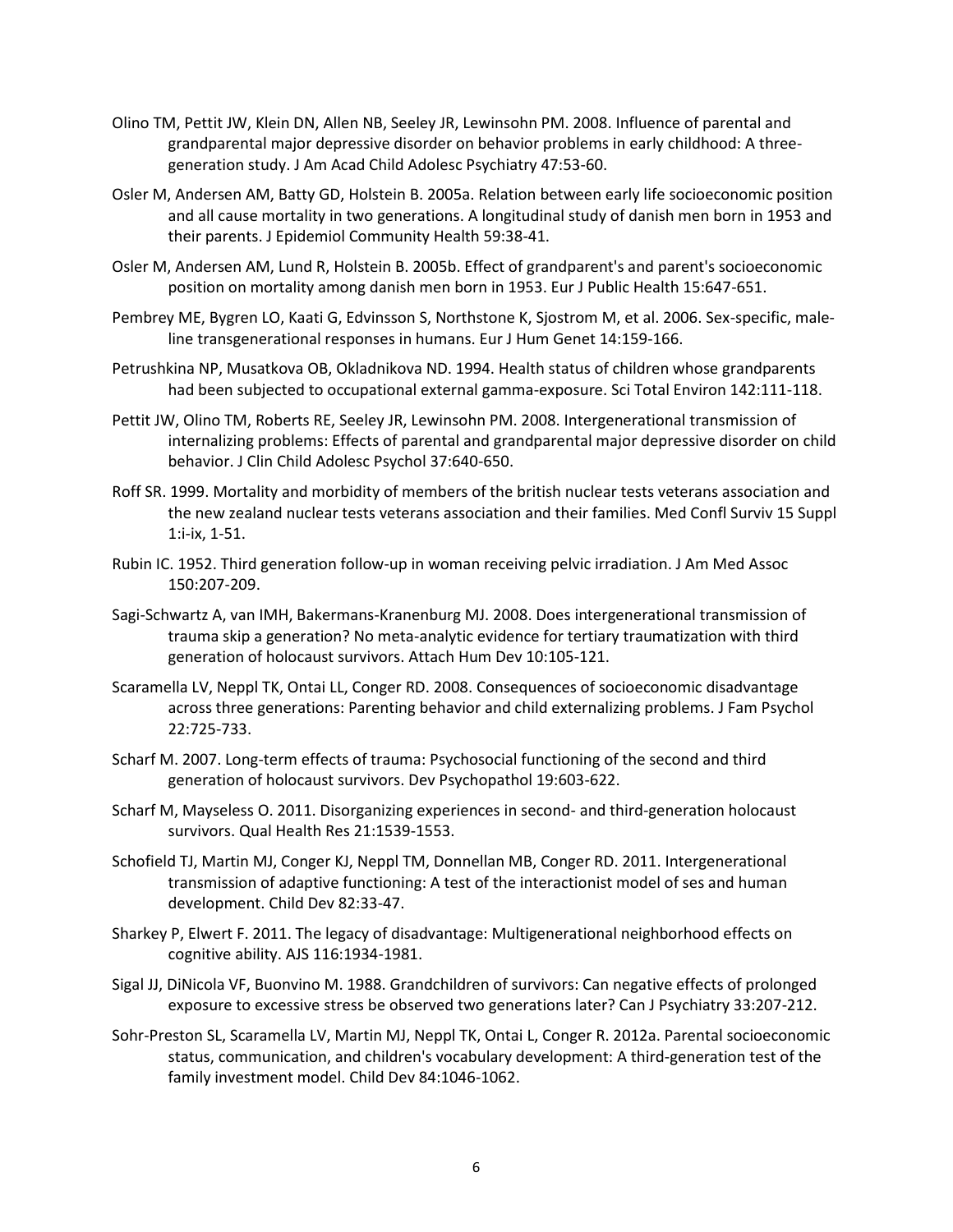- Sohr-Preston SL, Scaramella LV, Martin MJ, Neppl TK, Ontai L, Conger R. 2012b. Parental socioeconomic status, communication, and children's vocabulary development: A third-generation test of the family investment model. Child Dev.
- Young K, Relethford JH, Crawford MH. 2008. Postfamine stature and socioeconomic status in ireland. Am J Hum Biol 20:726-731.

#### *Studies in non-human animals*

- Aigner B, Rathkolb B, Mohr M, Klempt M, Angelis MHd, Wolf E. 2007. Generation of enu-induced mouse mutants with hypocholesterolemia: Novel tools for dissecting plasma lipoprotein homeostasis. Lipids 42:731-737.
- Aigner B, Rathkolb B, Klempt M, Wagner S, Michel D, Angelis MHd, et al. 2009. N-ethyl-n-nitrosourea mutagenesis produced a small number of mice with altered plasma electrolyte levels. J Biomed Sci 16:53.
- Aigner B, Rathkolb B, Klempt M, Wagner S, Michel D, Klaften M, et al. 2011. Generation of n-ethyl-n-nitrosoureainduced mouse mutants with deviations in hematological parameters. Mamm Genome 22:495-505.
- Anway MD, Cupp AS, Uzumcu M, Skinner MK. 2005. Epigenetic transgenerational actions of endocrine disruptors and male fertility. Science 308:1466-1469.
- Anway MD, Leathers C, Skinner MK. 2006a. Endocrine disruptor vinclozolin induced epigenetic transgenerational adult-onset disease. Endocrinology 147:5515-5523.
- Anway MD, Memon MA, Uzumcu M, Skinner MK. 2006b. Transgenerational effect of the endocrine disruptor vinclozolin on male spermatogenesis. J Androl 27:868-879.
- Anway MD, Rekow SS, Skinner MK. 2008a. Comparative anti-androgenic actions of vinclozolin and flutamide on transgenerational adult onset disease and spermatogenesis. Reprod Toxicol 26:100-106.
- Anway MD, Rekow SS, Skinner MK. 2008b. Transgenerational epigenetic programming of the embryonic testis transcriptome. Genomics 91:30-40.
- Anway MD, Skinner MK. 2008. Transgenerational effects of the endocrine disruptor vinclozolin on the prostate transcriptome and adult onset disease. Prostate 68:517-529.
- Araminaite V, Zalgeviciene V, Simkunaite-Rizgeliene R, Stukas R, Kaminskas A, Tutkuviene J. 2014. Maternal caloric restriction prior to pregnancy increases the body weight of the second-generation male offspring and shortens their longevity in rats. Tohoku J Exp Med 234:41-50.
- Arndt DA, Chen J, Moua M, Klaper RD. 2014. Multigeneration impacts on daphnia magna of carbon nanomaterials with differing core structures and functionalizations. Environ Toxicol Chem 33:541-547.
- Assis Sd, Warri A, Cruz MI, Laja O, Tian Y, Zhang B, et al. 2012. High-fat or ethinyl-oestradiol intake during pregnancy increases mammary cancer risk in several generations of offspring. Nat Commun 3:1053.
- Auroux MR, Dulioust EJ, Nawar NN, Yacoub SG, Mayaux MJ, Schwartz D, et al. 1988. Antimitotic drugs in the male rat. Behavioral abnormalities in the second generation. J Androl 9:153-159.
- Auroux MR, Dulioust EM, Nawar NY, Yacoub SG, Kempf EH, Ebel AB. 1990. Cyclophosphamide in the male rat: Cerebral biochemical changes in progeny. Biomed Pharmacother 44:519-523.
- Baker TR, Peterson RE, Heideman W. 2014. Using zebrafish as a model system for studying the transgenerational effects of dioxin. Toxicol Sci 138:403-411.
- Bakke JL, Lawrence NL, Robinson S, Bennett J. 1977. Endocrine studies in the untreated f1 and f2 progeny of rats treated neonatally with thyroxine. Biol Neonate 31:71-83.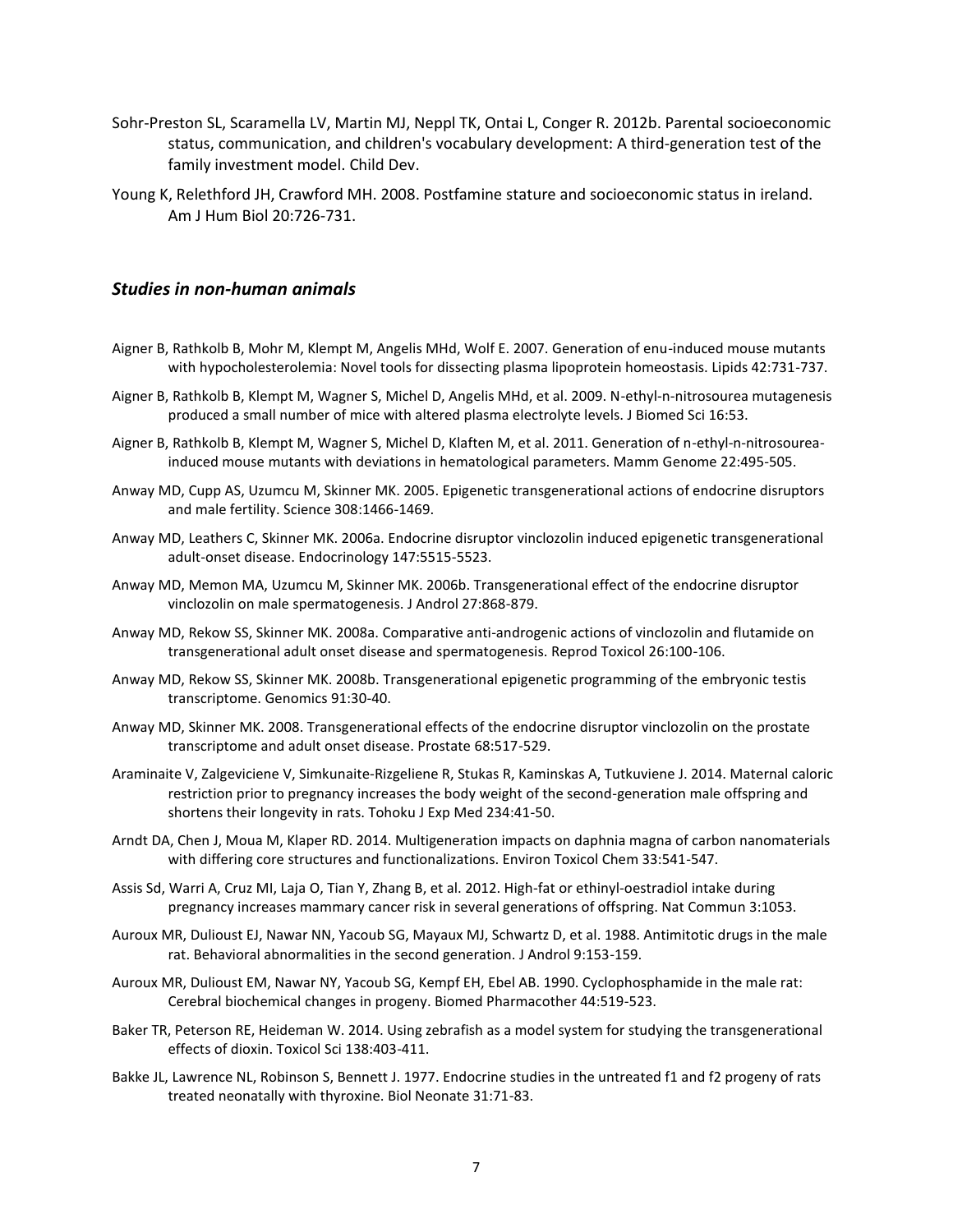- Ballard JW, Melvin RG. 2007. Tetracycline treatment influences mitochondrial metabolism and mtdna density two generations after treatment in drosophila. Insect Mol Biol 16:799-802.
- Barber R, Plumb MA, Boulton E, Roux I, Dubrova YE. 2002. Elevated mutation rates in the germ line of first- and second-generation offspring of irradiated male mice. Proc Natl Acad Sci U S A 99:6877-6882.
- Barbosa TdC, Ingerslev LR, Alm PS, Versteyhe S, Massart J, Rasmussen M, et al. 2016. High-fat diet reprograms the epigenome of rat spermatozoa and transgenerationally affects metabolism of the offspring. Molecular metabolism 5:184-197.
- Batra BK, Nair I, Souza AVD. 1973. Studies on male offspring of later generations of irradiated female mice. Indian J Exp Biol 11:83-86.
- Baulch JE, Raabe OG, Wiley LM. 2001. Heritable effects of paternal irradiation in mice on signaling protein kinase activities in f3 offspring. Mutagenesis 16:17-23.
- Baulch JE, Raabe OG. 2005. Gamma irradiation of type b spermatogonia leads to heritable genomic instability in four generations of mice. Mutagenesis 20:337-343.
- Baulch JE, Li MW, Raabe OG. 2007. Effect of atm heterozygosity on heritable DNA damage in mice following paternal f0 germline irradiation. Mutat Res 616:34-45.
- Beach RS, Gershwin ME, Hurley LS. 1982. Gestational zinc deprivation in mice: Persistence of immunodeficiency for three generations. Science 218:469-471.
- Beach RS, Gershwin ME, Hurley LS. 1983. Persistent immunological consequences of gestation zinc deprivation. Am J Clin Nutr 38:579-590.
- Benyshek DC, Johnston CS, Martin JF. 2006. Glucose metabolism is altered in the adequately-nourished grandoffspring (f3 generation) of rats malnourished during gestation and perinatal life. Diabetologia 49:1117- 1119.
- Berger A, Ziv-Gal A, Cudiamat J, Wang W, Zhou C, Flaws JA. 2016. The effects of in utero bisphenol a exposure on the ovaries in multiple generations of mice. Reproductive toxicology (Elmsford, NY) 60:39-52.
- Bhandari RK, FsvS, Tillitt, De. 2015. Transgenerational effects from early developmental exposures to bisphenol a or 17alpha-ethinylestradiol in medaka, oryzias latipes. Sci Rep 5:9303.
- Bishop JB, Feurers RJ. 1982. Development of a new biochemical mutation test in mice based upon measurement of enzyme activities. Ii. Test results with ethyl methanesulfonate (ems). Mutat Res 95:273-285.
- Boucher BJ, Ewen SW, Stowers JM. 1994. Betel nut (areca catechu) consumption and the induction of glucose intolerance in adult cd1 mice and in their f1 and f2 offspring. Diabetologia 37:49-55.
- Braunschweig M, Jagannathan V, Gutzwiller A, Bee G. 2012. Investigations on transgenerational epigenetic response down the male line in f2 pigs. PLoS One 7:e30583.
- Brien JMO, Williams A, Gingerich J, Douglas GR, Marchetti F, Yauk CL. 2013. No evidence for transgenerational genomic instability in the f1 or f2 descendants of mutamouse males exposed to n-ethyl-n-nitrosourea. Mutat Res 741-742:11-17.
- Brieno-Enriquez MA, Jg L, Cardenas DB, Guibert S, Cleroux E, Ded L, et al. 2015. Exposure to endocrine disruptor induces transgenerational epigenetic deregulation of micrornas in primordial germ cells. PLoS One 10:e0124296.
- Brix S, Christensen HR, Barkholt V, Frokiaer H. 2005. Effect of maternal dietary cow's milk on the immune response to beta-lactoglobulin in the offspring: A four-generation study in mice. Int Arch Allergy Immunol 136:250- 257.
- Bruner-Tran KL, Osteen KG. 2011. Developmental exposure to tcdd reduces fertility and negatively affects pregnancy outcomes across multiple generations. Reprod Toxicol 31:344-350.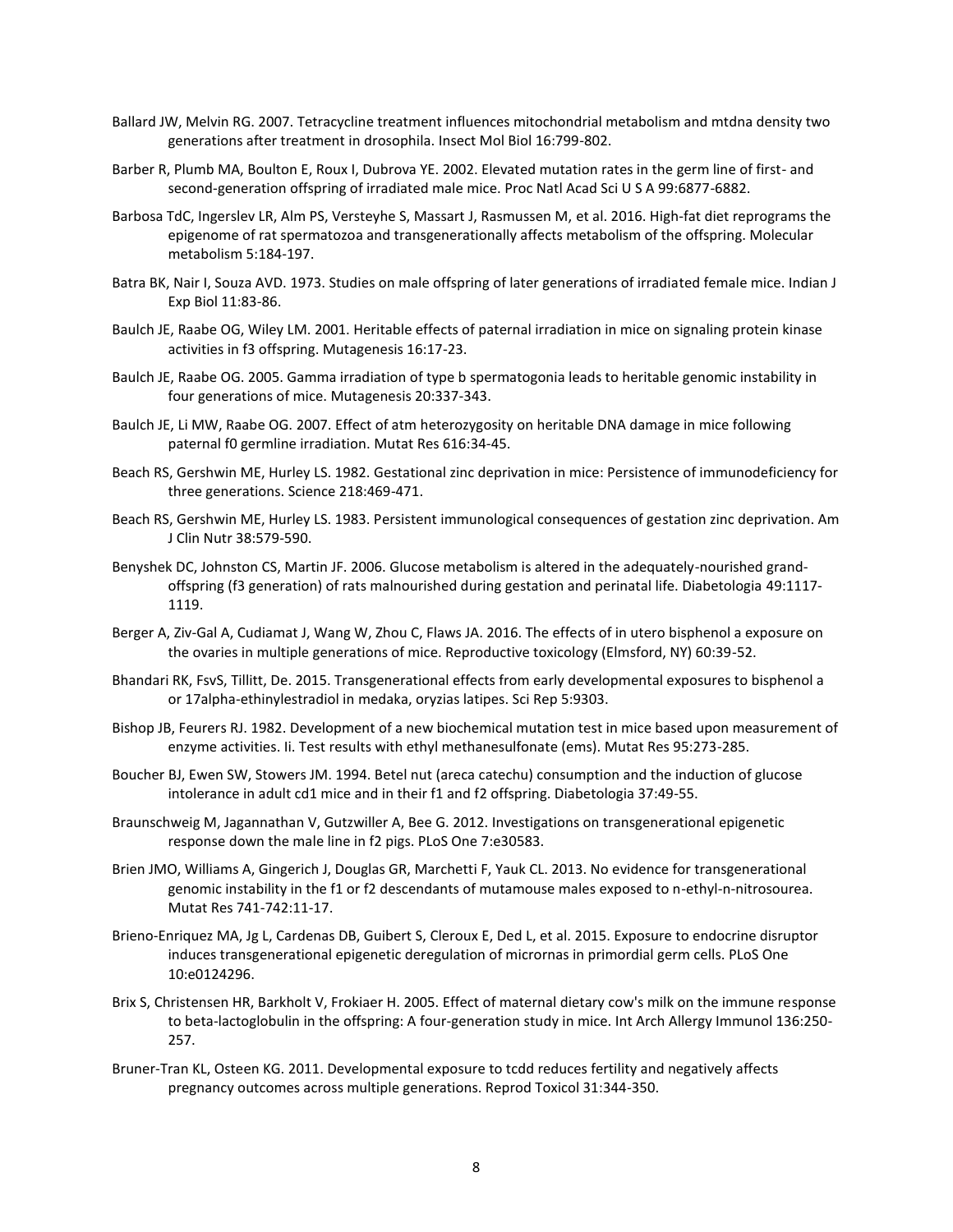- Bruner-Tran KL, Ding T, Yeoman KB, Archibong A, Arosh JA, Osteen KG. 2014. Developmental exposure of mice to dioxin promotes transgenerational testicular inflammation and an increased risk of preterm birth in unexposed mating partners. PLoS One 9:e105084.
- Bruner-Tran KL, Duleba AJ, Taylor HS, Osteen KG. 2016. Developmental toxicant exposure is associated with transgenerational adenomyosis in a murine model. Biology of reproduction.
- Buchwald U, Teupser D, Kuehnel F, Grohmann J, Schmieder N, Beindorff N, et al. 2012. Prenatal stress programs lipid metabolism enhancing cardiovascular risk in the female f1, f2, and f3 generation in the primate model common marmoset (callithrix jacchus). J Med Primatol 41:231-240.
- Buescher JL, Musselman LP, Wilson CA, Lang T, Keleher M, Baranski TJ, et al. 2013. Evidence for transgenerational metabolic programming in drosophila. Dis Model Mech 6:1123-1132.
- Buisset-Goussen A, Goussen B, Della-Vedova C, Galas S, Adam-Guillermin C, Lecomte-Pradines C. 2014. Effects of chronic gamma irradiation: A multigenerational study using caenorhabditis elegans. J Environ Radioact 137:190-197.
- Byrnes JJ, Johnson NL, Carini LM, Byrnes EM. 2013. Multigenerational effects of adolescent morphine exposure on dopamine d2 receptor function. Psychopharmacology (Berl) 227:263-272.
- Chahil PS, Johnson WA, Humes PE. 1975. Directional selection for growth at two ambient temperatures in coturnix coturnix japonica. Br Poult Sci 16:37-44.
- Chaiwong T, Sukontason KL, Chaisri U, Kurahashi H, Sanford M, Sukontason K. 2011. Effects of human contraceptive on reproduction and offspring in chrysomya megacephala. Asian Pac J Trop Med 4:259-265.
- Chambers TJ, Morgan MD, Heger AH, Sharpe RM, Drake AJ. 2016. High-fat diet disrupts metabolism in two generations of rats in a parent-of-origin specific manner. Scientific reports 6:31857.
- Chamorro-Garcia R, Sahu M, Abbey RJ, Laude J, Pham N, Blumberg B. 2013a. Transgenerational inheritance of increased fat depot size, stem cell reprogramming, and hepatic steatosis elicited by prenatal exposure to the obesogen tributyltin in mice. Environ Health Perspect 121:359-366.
- Chamorro-Garcia R, Sahu M, Abbey RJ, Laude J, Pham N, Blumberg B. 2013b. Transgenerational inheritance of increased fat depot size, stem cell reprogramming, and hepatic steatosis elicited by prenatal obesogen tributyltin in mice. Environ Health Perspect.
- Chang LL, Wun WS, Wang PS. 2014. Recovery from developmental nonylphenol exposure is possible for female rats. Chem Biol Interact 221:52-60.
- Chen J, Sw, Wen S, Shen L, Peng J, Yan C, et al. 2015. The mechanism of environmental endocrine disruptors (dehp) induces epigenetic transgenerational inheritance of cryptorchidism. PLoS One 10:e0126403.
- Christian JJ, Lemunyan CD. 1958. Adverse effects of crowding on lactation and reproduction of mice and two generations of their progeny. Endocrinology 63:517-529.
- Corrales J, Thornton C, White M, Willett KL. 2014. Multigenerational effects of benzo[a]pyrene exposure on survival and developmental deformities in zebrafish larvae. Aquat Toxicol 148:16-26.
- Cramer DV, Gill TJ, rd, Knauer G. 1978. The influence of maternal immunization on the antibody response of the offspring in genetically high-responding rats. Am J Pathol 90:317-324.
- Crews D, Gore AC, Hsu TS, Dangleben NL, Spinetta M, Schallert T, et al. 2007. Transgenerational epigenetic imprints on mate preference. Proc Natl Acad Sci U S A 104:5942-5946.
- Crews D, Gillette R, Scarpino SV, Manikkam M, Savenkova MI, Skinner MK. 2012. Epigenetic transgenerational inheritance of altered stress responses. Proc Natl Acad Sci U S A 109:9143-9148.
- Csaba G, Karabelyos C. 1997. Transgenerational effect of a single neonatal benzpyrene treatment (imprinting) on the sexual behavior of adult female rats. Hum Exp Toxicol 16:553-556.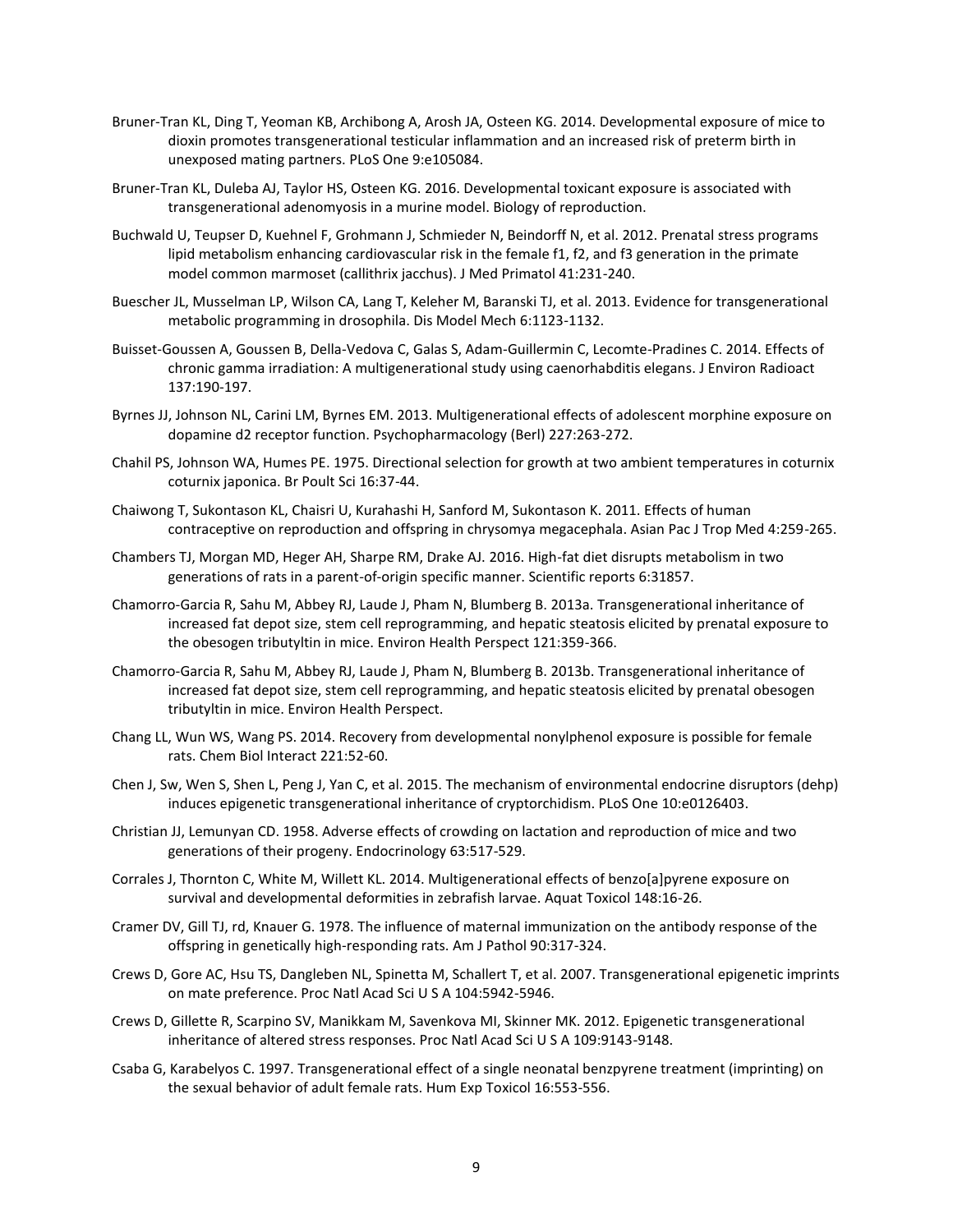- Csaba G, Inczefi-Gonda A. 1998. Transgenerational effect of a single neonatal benzpyrene treatment on the glucocorticoid receptor of the rat thymus. Hum Exp Toxicol 17:88-92.
- Derouiche L, Keller M, Duittoz AH, Pillon D. 2015. Developmental exposure to ethinylestradiol affects transgenerationally sexual behavior and neuroendocrine networks in male mice. Scientific reports 5:17457.
- Dew-Budd K, Jarnigan J, Reed LK. 2016. Genetic and sex-specific transgenerational effects of a high fat diet in drosophila melanogaster. PLoS One 11:e0160857.
- Diamantidis AD, Carey JR, Nakas CT, Papadopoulos NT. 2011. Ancestral populations perform better in a novel environment: Domestication of medfly populations from five global regions. Biol J Linn Soc Lond 102:334- 345.
- Dias BG, Ressler KJ. 2013. Parental olfactory experience influences behavior and neural structure in subsequent generations. Nat Neurosci 17:89-96.
- Dias BG, Ressler KJ. 2014. Parental olfactory experience influences behavior and neural structure in subsequent generations. Nat Neurosci 17:89-96.
- Diaz J, Taylor EM. 1998. Abnormally high nourishment during sensitive periods results in body weight changes across generations. Obes Res 6:368-374.
- Dobrzynska MM, Tyrkiel EJ, Pachocki KA. 2011. Developmental toxicity in mice following paternal exposure to di-nbutyl-phthalate (dbp). Biomed Environ Sci 24:569-578.
- Doyle TJ, Bowman JL, Windell VL, McLean DJ, Kim KH. 2013. Transgenerational effects of di-(2-ethylhexyl) phthalate on testicular germ cell associations and spermatogonial stem cells in mice. Biol Reprod 88:112.
- Drake AJ, Walker BR, Seckl JR. 2005. Intergenerational consequences of fetal programming by in utero exposure to glucocorticoids in rats. Am J Physiol Regul Integr Comp Physiol 288:R34-38.
- Driever W, Solnica-Krezel L, Schier AF, Neuhauss SC, Malicki J, Stemple DL, et al. 1996. A genetic screen for mutations affecting embryogenesis in zebrafish. Development 123:37-46.
- Dulioust EJ, Nawar NY, Yacoub SG, Ebel AB, Kempf EH, Auroux MR. 1989. Cyclophosphamide in the male rat: New pattern of anomalies in the third generation. J Androl 10:296-303.
- Dunn GA, Bale TL. 2011. Maternal high-fat diet effects on third-generation female body size via the paternal lineage. Endocrinology 152:2228-2236.
- Eckl PM, Riegler D. 1997. Levels of chromosomal damage in hepatocytes of wild rats living within the area of a waste disposal plant. Sci Total Environ 196:141-149.
- el SAM, Song WH, Oh SA, Park YJ, You YA, Lee S, et al. 2010. The transgenerational impact of benzo(a)pyrene on murine male fertility. Hum Reprod 25:2427-2433.
- Esparza RJ, Rodriguez PH. 1975. Effects of thiotepa on the productivity of male aedes aegypti. J Hered 66:172-174.
- Fahmy MJ, Fahmy OG. 1982. Genetic activities of 4-chloromethylbiphenyl, the 4-hydroxy derivative and benzyl chloride in the soma and germ line of drosophila melanogaster. Mutat Res 100:339-344.
- Fang X, Poulsen RR, Rivkees SA, Wendler CC. 2016. In utero caffeine exposure induces transgenerational effects on the adult heart. Scientific reports 6:34106.
- Flynn KM, Ferguson SA, Delclos KB, Newbold RR. 2000. Multigenerational exposure to dietary genistein has no severe effects on nursing behavior in rats. Neurotoxicology 21:997-1001.
- Franklin TB, Linder N, Russig H, Thony B, Mansuy IM. 2011. Influence of early stress on social abilities and serotonergic functions across generations in mice. PLoS One 6:e21842.
- Frantz ED, Aguila MB, Ada RP-M, Mandarim-de-Lacerda CA. 2011. Transgenerational endocrine pancreatic adaptation in mice from maternal protein restriction in utero. Mech Ageing Dev 132:110-116.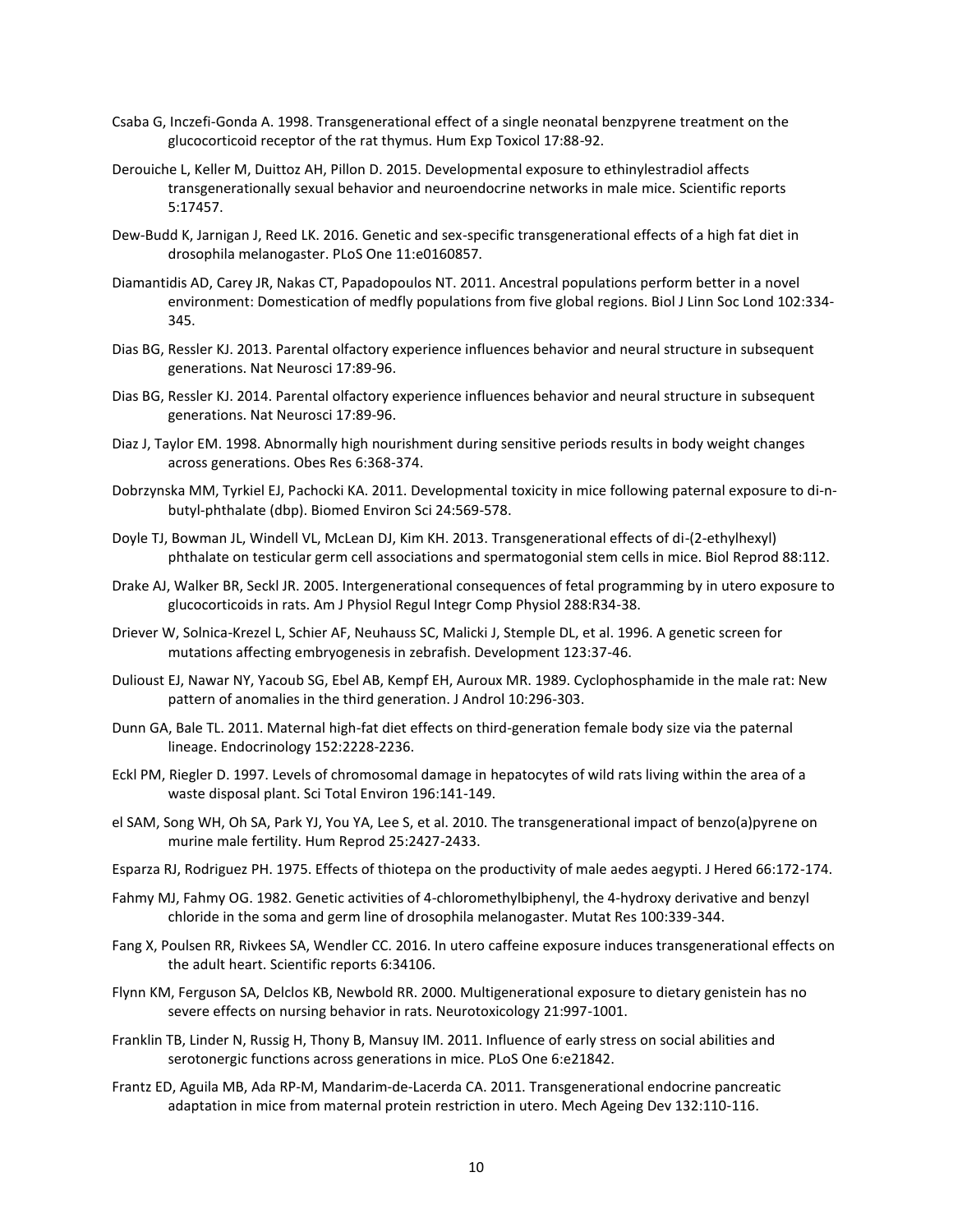- Fridmann-Sirkis Y, Stern S, Elgart M, Galili M, Zeisel A, Shental N, et al. 2014. Delayed development induced by toxicity to the host can be inherited by a bacterial-dependent, transgenerational effect. Front Genet 5:27.
- Fullston T, Palmer NO, Owens JA, Mitchell M, Bakos HW, Lane M. 2012. Diet-induced paternal obesity in the absence of diabetes diminishes the reproductive health of two subsequent generations of mice. Hum Reprod 27:1391-1400.
- Fullston T, Ohlsson Teague EM, Palmer NO, DeBlasio MJ, Mitchell M, Corbett M, et al. 2013. Paternal obesity initiates metabolic disturbances in two generations of mice with incomplete penetrance to the f2 generation and alters the transcriptional profile of testis and sperm microrna content. FASEB J 27:4226- 4243.
- Gadomska K. 1996. Effect of zinc on invasive capacity and reproduction of nippostrongylus brasiliensis (nematoda) in rats. Wiad Parazytol 42:429-434.
- Galler JR, Seelig C. 1981. Home-orienting behavior in rat pups: The effect of 2 and 3 generations of rehabilitation following intergenerational malnutrition. Dev Psychobiol 14:541-548.
- Gamez-Del-Estal MM, Contreras I, Prieto-Perez R, Ruiz-Rubio M. 2014. Epigenetic effect of testosterone in the behavior of c. Elegans. A clue to explain androgen-dependent autistic traits? Front Cell Neurosci 8:69.
- Gao Z, Zhang G, Yu J, Lu XL, Li JT, Zhang JM. 2014. Superovulation does not affect the endocrine activity nor increase susceptibility to carcinogenesis of uterine and mammary glands of female offspring in mice. J Assist Reprod Genet 31:1243-1249.
- Gauron EF, Rowley VN. 1976. Chronic methylphenidate effects on learning in an f2 generation. J Gen Psychol 95:71-76.
- Gillette R, Miller-Crews I, Nilsson EE, Skinner MK, Gore AC, Crews D. 2014. Sexually dimorphic effects of ancestral exposure to vinclozolin on stress reactivity in rats. Endocrinology 155:3853-3866.
- Gillette R, Im C, Skinner MK, Crews. 2015. Distinct actions of ancestral vinclozolin and juvenile stress on neural gene expression in the male rat. Front Genet 6:56.
- Govorko D, Bekdash RA, Zhang C, Sarkar DK. 2012. Male germline transmits fetal alcohol adverse effect on hypothalamic proopiomelanocortin gene across generations. Biol Psychiatry 72:378-388.
- Graf U, Wurgler FE. 1986. Investigation of coffee in drosophila genotoxicity tests. Food Chem Toxicol 24:835-842.
- Grieshop K, Stångberg J, Martinossi-Allibert I, Arnqvist G, Berger D. 2016. Strong sexual selection in males against a mutation load that reduces offspring production in seed beetles. Journal of evolutionary biology 29:1201- 1210.
- Guerrero-Bosagna C, Settles M, Lucker B, Skinner MK. 2010. Epigenetic transgenerational actions of vinclozolin on promoter regions of the sperm epigenome. PLoS One 5.
- Guerrero-Bosagna C, Covert TR, Haque MM, Settles M, Nilsson EE, Anway MD, et al. 2012. Epigenetic transgenerational inheritance of vinclozolin induced mouse adult onset disease and associated sperm epigenome biomarkers. Reprod Toxicol 34:694-707.
- Guerrero-Bosagna C, Savenkova M, Haque MM, Nilsson E, Skinner MK. 2013. Environmentally induced epigenetic transgenerational inheritance of altered sertoli cell transcriptome and epigenome: Molecular etiology of male infertility. PLoS One 8:e59922.
- Guth LM, Ludlow AT, Witkowski S, Marshall MR, Lima LC, Venezia AC, et al. 2013. Sex-specific effects of exercise ancestry on metabolic, morphological and gene expression phenotypes in multiple generations of mouse offspring. Exp Physiol 98:1469-1484.
- Hales BF, Crosman K, Robaire B. 1992. Increased postimplantation loss and malformations among the f2 progeny of male rats chronically treated with cyclophosphamide. Teratology 45:671-678.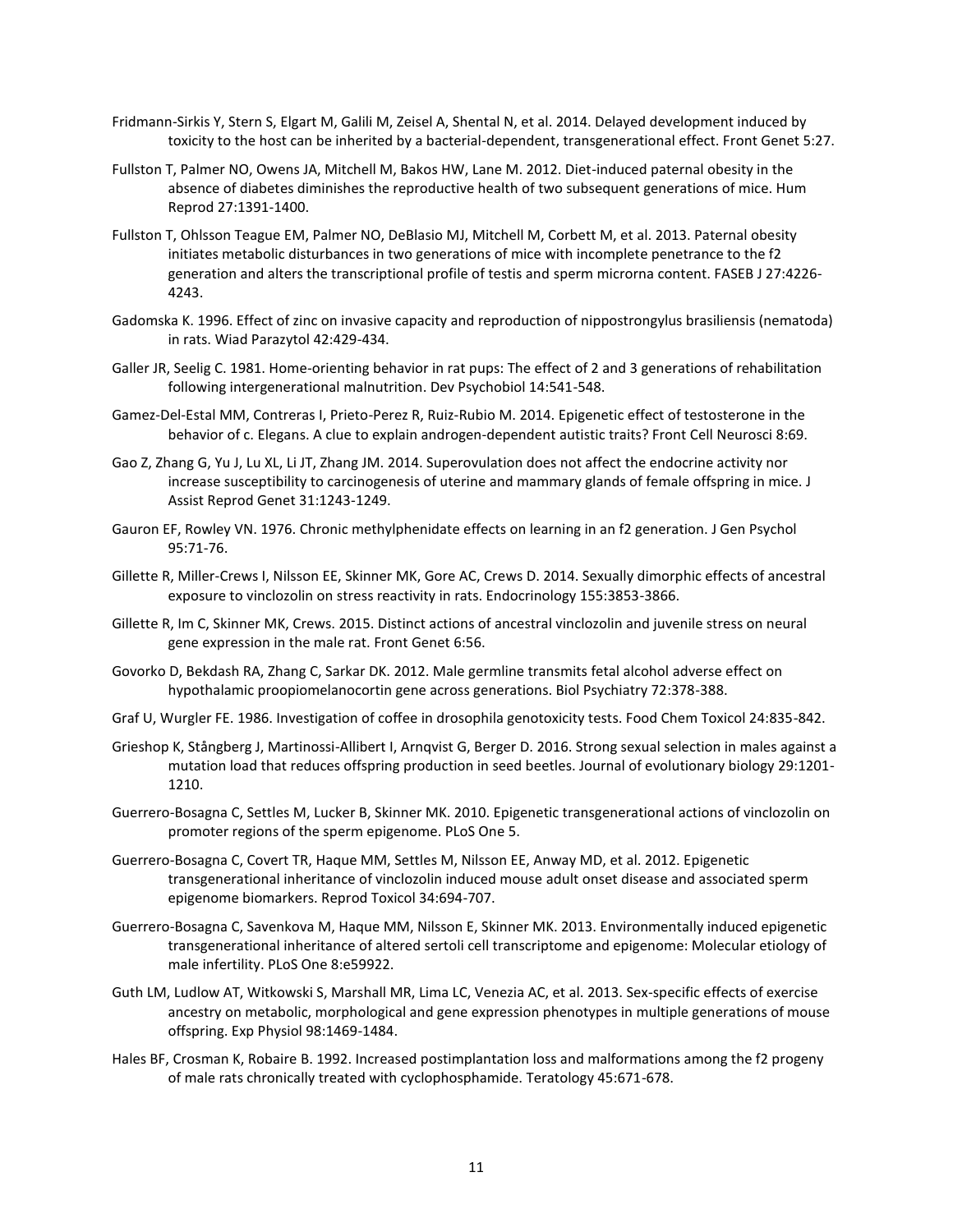- Hanafi MY, Saleh MM, Saad MI, Abdelkhalek TM, Kamel MA. 2016. Transgenerational effects of obesity and malnourishment on diabetes risk in f2 generation. Molecular and cellular biochemistry 412:269-280.
- Hao C, Gely-Pernot A, Kervarrec C, Boudjema M, Becker E, Khil P, et al. 2016. Exposure to the widely used herbicide atrazine results in deregulation of global tissue-specific rna transcription in the third generation and is associated with a global decrease of histone trimethylation in mice. Nucleic acids research.
- Haque MM, Nilsson EE, Holder LB, Skinner MK. 2016. Genomic clustering of differential DNA methylated regions (epimutations) associated with the epigenetic transgenerational inheritance of disease and phenotypic variation. BMC genomics 17:418.
- Harrison M, Langley-Evans SC. 2009. Intergenerational programming of impaired nephrogenesis and hypertension in rats following maternal protein restriction during pregnancy. Br J Nutr 101:1020-1030.
- Hemsworth BN. 1991. Embryopathic action of n-nitrosomethylurea in the pregnant mouse manifest for three generations. In Vivo 5:407-411.
- Heuschmid FF, Schneider S, Schuster P, Lauer B, Ravenzwaay Bv. 2013. Polyethylene glycol-g-polyvinyl alcohol grafted copolymer: Reproductive toxicity study in wistar rats. Food Chem Toxicol 51 Suppl 1:S24-35.
- Hoile SP, Lillycrop KA, Thomas NA, Hanson MA, Burdge GC. 2011. Dietary protein restriction during f0 pregnancy in rats induces transgenerational changes in the hepatic transcriptome in female offspring. PLoS One 6:e21668.
- Holzberg S, Schroder JH. 1975. The inheritance of aggressiveness in the convict cichlid fish, cichlasoma nigrofasciatum (pisces: Cichlidae). Anim Behav 23:625-631.
- Ishikawa Y, Hyodo-Taguchi Y. 1997. Heritable malformations in the progeny of the male medaka (oryzias latipes) irradiated with x-rays. Mutat Res 389:149-155.
- Ismail M, Janjua MZ. 2004. Ocular defects in first generation of ethanol exposed albino rats and its penetrance into third generation. J Ayub Med Coll Abbottabad 16:77-79.
- Ivanova-Chemishanska L, Antov G. 1980. Changes in the gonads, reproduction and generations of white rats under the effect of some pesticides. Arch Toxicol Suppl 4:459-462.
- Jang EB, McInnis DO, Kurashima R, Woods B, Suckling DM. 2012. Irradiation of adult epiphyas postvittana (lepidoptera: Tortricidae): Egg sterility in parental and f1 generations. J Econ Entomol 105:54-61.
- Jegou B, Calle JFVdl, Bauche F. 1991. Protective effect of medroxyprogesterone acetate plus testosterone against radiation-induced damage to the reproductive function of male rats and their offspring. Proc Natl Acad Sci U S A 88:8710-8714.
- Jimenez-Ruiz E, Alvarez-Garcia G, Aguado-Martinez A, Ortega-Mora LM. 2012. Low rates of neospora caninum infection reactivation during gestation are observed in both chronically and congenitally infected mice. Parasitology 140:220-228.
- Jimenez-Ruiz E, Alvarez-Garcia G, Aguado-Martinez A, Ortega-Mora LM. 2013. Low rates of neospora caninum infection reactivation during gestation are observed in both chronically and congenitally infected mice. Parasitology 140:220-228.
- Joshi V, Mourya DT, Sharma RC. 2002. Persistence of dengue-3 virus through transovarial transmission passage in successive generations of aedes aegypti mosquitoes. Am J Trop Med Hyg 67:158-161.
- Kim SW, Kwak JI, An YJ. 2013. Multigenerational study of gold nanoparticles in caenorhabditis elegans: Transgenerational effect of maternal exposure. Environ Sci Technol 47:5393-5399.
- Kiss, Ambeskovic, Montina, Metz, Ga. 2016. Stress transgenerationally programs metabolic pathways linked to altered mental health. Cellular and molecular life sciences : CMLS 73:4547-4557.
- Klaver R, Vs, Damm OS, Redmann K, Lahrmann E, Sandhowe-Klaverkamp R, et al. 2015. Direct but no transgenerational effects of decitabine and vorinostat on male fertility. PLoS One 10:e0117839.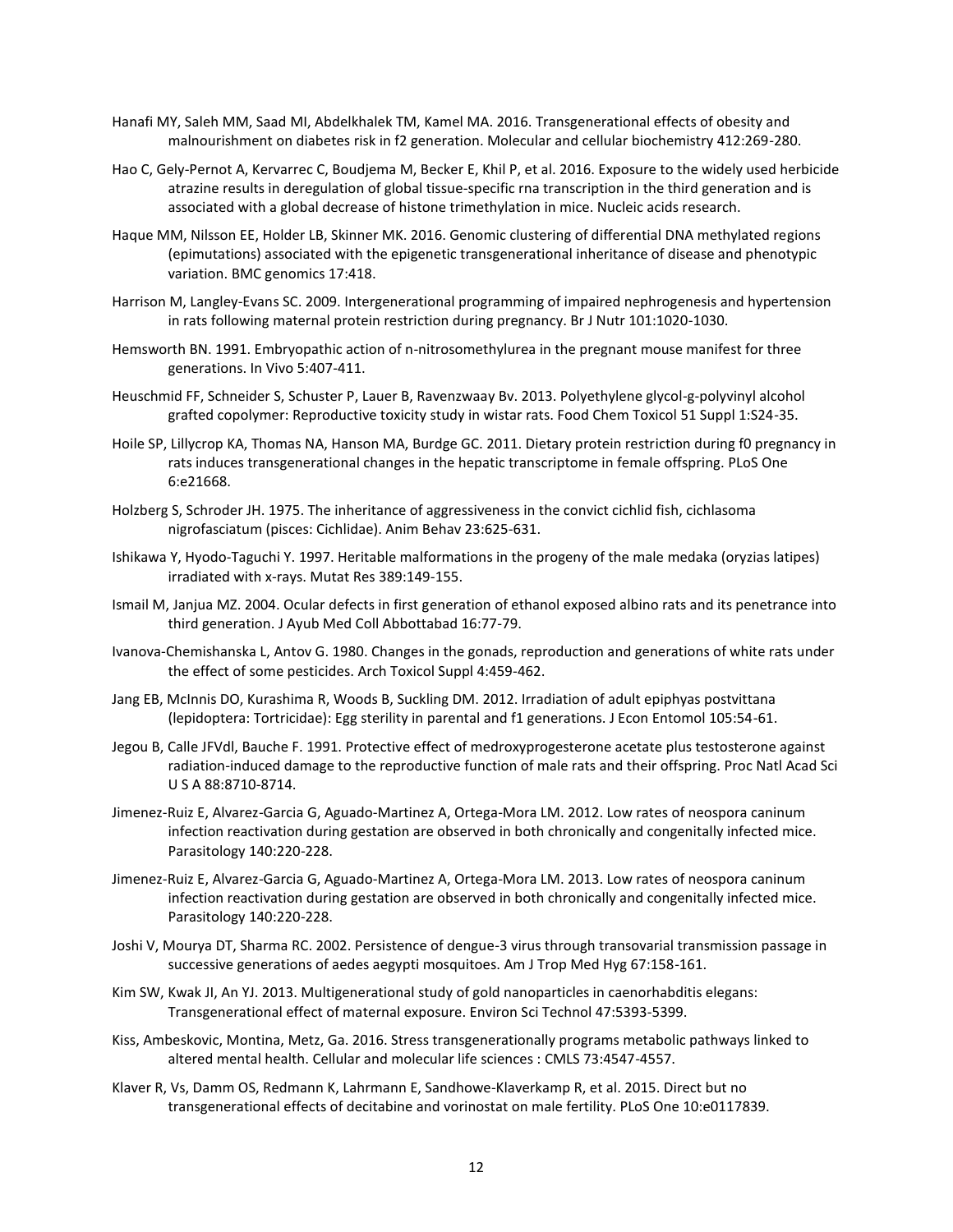- Ko CY, Wang SC, Liu YP. 2016. Sensorimotor gating deficits are inheritable in an isolation-rearing paradigm in rats. Behavioural brain research 302:115-121.
- Kujjo LL, Chang EA, Pereira RJ, Dhar S, Marrero-Rosado B, Sengupta S, et al. 2011. Chemotherapy-induced late transgenerational effects in mice. PLoS One 6:e17877.
- LaChance LE, Degrugillier M. 1969. Chromosomal fragments transmitted through three generations in oncopeltus (hemiptera). Science 166:235-236.
- Lavappa KS, Yerganian G. 1971. Latent meiotic anomalies related to an ancestral exposure to a mutagenic agent. Science 172:171-174.
- Lee J, Cox BD, Daly CM, Lee C, Nuckels RJ, Tittle RK, et al. 2012. An enu mutagenesis screen in zebrafish for visual system mutants identifies a novel splice-acceptor site mutation in patched2 that results in colobomas. Invest Ophthalmol Vis Sci 53:8214-8221.
- Lee JH, Choi SH, Kwon OS, Shin TJ, Lee BH, Yoon IS, et al. 2007. Effects of ginsenosides, active ingredients of panax ginseng, on development, growth, and life span of caenorhabditis elegans. Biol Pharm Bull 30:2126-2134.
- Lemazurier E, Lecomte A, Robidel F, Bois FY. 2005. Propylene glycol monomethyl ether. A three-generation study of isomer beta effects on reproductive and developmental parameters in rats. Toxicol Ind Health 21:33- 40.
- Lemke H, Lange H, Berek C. 1994. Maternal immunization modulates the primary immune response to 2-phenyloxazolone in balb/c mice. Eur J Immunol 24:3025-3030.
- Leon-Velarde F, Mejia O, Palacios JA, Monge C. 1997. Changes in whole blood oxygen affinity and eggshell permeability in high altitude chickens translocated to sea level. Comp Biochem Physiol B Biochem Mol Biol 118:53-57.
- Lima, Db, Melo, Jw, Gondim, Mg, et al. 2016. Population-level effects of abamectin, azadirachtin and fenpyroximate on the predatory mite neoseiulus baraki. Experimental & applied acarology 70:165-177.
- Lombo M, Cf D, Gonzalez-Rojo S, Navarro C, Robles V, Herraez, et al. 2015. Transgenerational inheritance of heart disorders caused by paternal bisphenol a exposure. Environ Pollut 206:667-678.
- Lombó M, Fernández-Díez C, González-Rojo S, Navarro C, Robles V, Herráez MP. 2015. Transgenerational inheritance of heart disorders caused by paternal bisphenol a exposure. Environmental pollution (Barking, Essex : 1987) 206:667-678.
- Lu ZC, Wang YM, Zhu SG, Yu H, Guo JY, Wan FH. 2014. Trade-offs between survival, longevity, and reproduction, and variation of survival tolerance in mediterranean bemisia tabaci after temperature stress. J Insect Sci 14:124.
- Ma J, Chen X, Liu Y, Xie Q, Sun Y, Chen J, et al. 2015. Ancestral tcdd exposure promotes epigenetic transgenerational inheritance of imprinted gene igf2: Methylation status and dnmts. Toxicology and applied pharmacology 289:193-202.
- Manikkam M, Guerrero-Bosagna C, Tracey R, Haque MM, Skinner MK. 2012a. Transgenerational actions of environmental compounds on reproductive disease and identification of epigenetic biomarkers of ancestral exposures. PLoS One 7:e31901.
- Manikkam M, Tracey R, Guerrero-Bosagna C, Skinner MK. 2012b. Dioxin (tcdd) induces epigenetic transgenerational inheritance of adult onset disease and sperm epimutations. PLoS One 7:e46249.
- Manikkam M, Tracey R, Guerrero-Bosagna C, Skinner MK. 2012c. Pesticide and insect repellent mixture (permethrin and deet) induces epigenetic transgenerational inheritance of disease and sperm epimutations. Reprod Toxicol 34:708-719.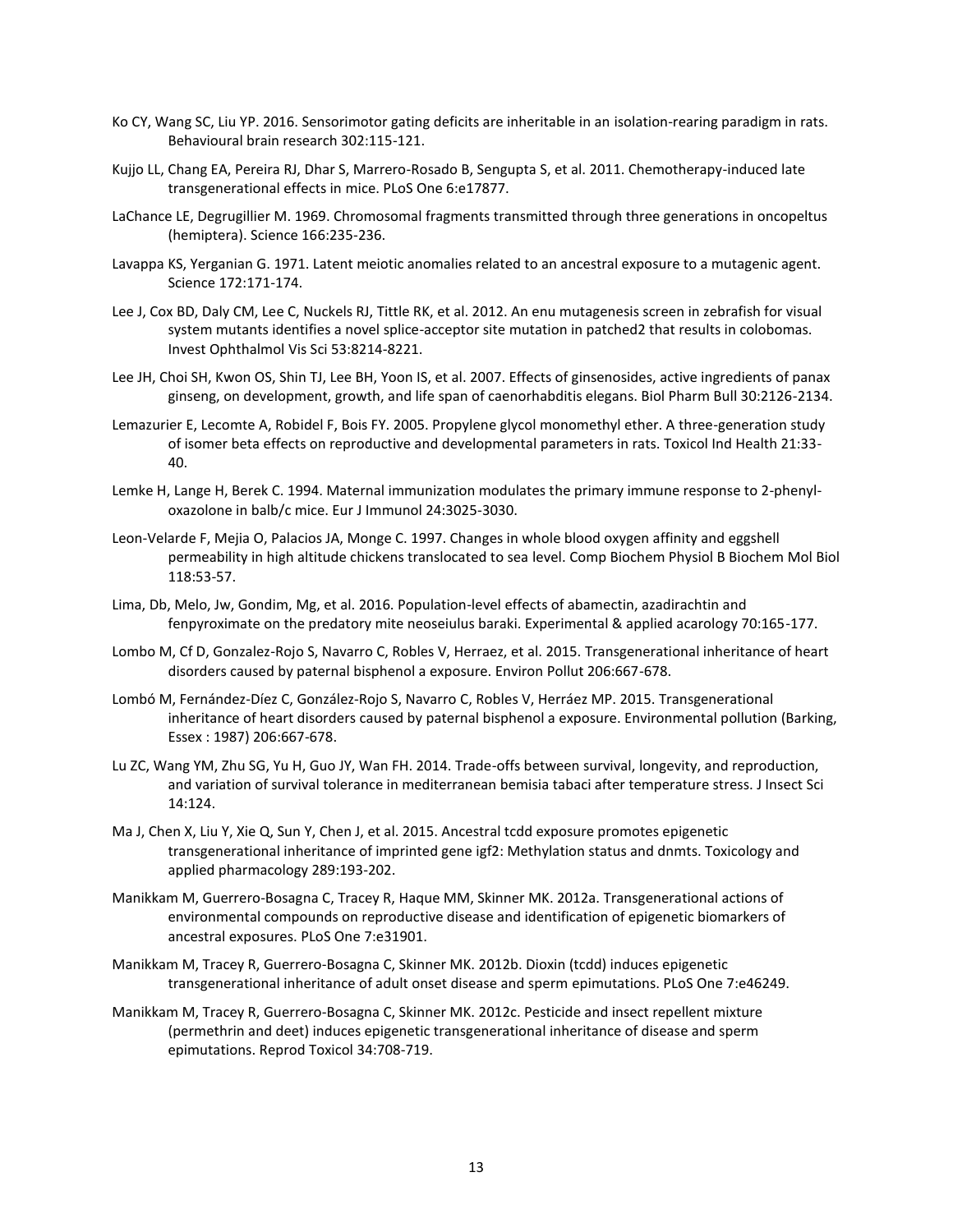- Manikkam M, Haque MM, Guerrero-Bosagna C, Nilsson EE, Skinner MK. 2014. Pesticide methoxychlor promotes the epigenetic transgenerational inheritance of adult-onset disease through the female germline. PLoS One 9:e102091.
- Masuyama H, Mitsui T, Eguchi T, Tamada S, Hiramatsu Y. 2016. The effects of paternal high-fat diet exposure on offspring metabolism with epigenetic changes in the mouse adiponectin and leptin gene promoters. American journal of physiology Endocrinology and metabolism 311:E236-245.
- Maudlin I. 1976. The inheritance of radiation induced semi-sterility in rhodnius prolixus. Chromosoma 58:285-306.
- McCormack KM, Lepper LF, Wilson DM, Hook JB. 1981. Biochemical and physiological sequelae to perinatal exposure to polybrominated biphenyls: A multigeneration study in rats. Toxicol Appl Pharmacol 59:300- 313.
- McCreary JK, Erickson ZT, Metz GA. 2016. Environmental enrichment mitigates the impact of ancestral stress on motor skill and corticospinal tract plasticity. Neuroscience letters 632:181-186.
- Naquiah MZF, James RJ, Suratman S, Lee LS, Hafidz MIM, Salleh MZ, et al. 2016. Transgenerational effects of paternal heroin addiction on anxiety and aggression behavior in male offspring. Behavioral and brain functions : BBF 12:23.
- Newbold RR, Hanson RB, Jefferson WN, Bullock BC, Haseman J, McLachlan JA. 1998. Increased tumors but uncompromised fertility in the female descendants of mice exposed developmentally to diethylstilbestrol. Carcinogenesis 19:1655-1663.
- Newbold RR, Hanson RB, Jefferson WN, Bullock BC, Haseman J, McLachlan JA. 2000. Proliferative lesions and reproductive tract tumors in male descendants of mice exposed developmentally to diethylstilbestrol. Carcinogenesis 21:1355-1363.
- Nilsson E, Larsen G, Manikkam M, Guerrero-Bosagna C, Savenkova MI, Skinner MK. 2012. Environmentally induced epigenetic transgenerational inheritance of ovarian disease. PLoS One 7:e36129.
- Nilsson EE, Anway MD, Stanfield J, Skinner MK. 2008. Transgenerational epigenetic effects of the endocrine disruptor vinclozolin on pregnancies and female adult onset disease. Reproduction 135:713-721.
- Norouzitallab P, Baruah K, Vandegehuchte M, Stappen GV, Catania F, Bussche JV, et al. 2014. Environmental heat stress induces epigenetic transgenerational inheritance of robustness in parthenogenetic artemia model. FASEB J 28:3552-3563.
- Ogawa K, Yokokawa K, Tomoyori T, Narasaki M. 1983. Initiation of focal hyperplastic hepatic lesions by transplacental administration of ethylnitrosourea in rats of f1 generation, and no transmission of the effect to f2 and f3 generations. Int J Cancer 31:775-777.
- Ohgaki H, Kawachi T, Matsukura N, Morino K, Miyamoto M, Sugimura T. 1983. Genetic control of susceptibility of rats to gastric carcinoma. Cancer Res 43:3663-3667.
- Ohlweiler FP, Kawano T. 2002. Biomphalaria tenagophila (orbigny, 1835) (mollusca): Adaptation to desiccation and susceptibility to infection with schistosoma mansoni sambon, 1907. Rev Inst Med Trop Sao Paulo 44:191- 201.
- Olsvik PA, Williams TD, Tung HS, Mirbahai L, Sanden M, Skjaerven KH, et al. 2014. Impacts of tcdd and mehg on DNA methylation in zebrafish (danio rerio) across two generations. Comp Biochem Physiol C Toxicol Pharmacol 165:17-27.
- Oppold A, Ak, Bussche JV, Diogo JB, Kuch U, Oehlmann J, et al. 2015a. Epigenetic alterations and decreasing insecticide sensitivity of the asian tiger mosquito aedes albopictus. Ecotoxicol Environ Saf 122:45-53.
- Oppold A, Kreß A, Bussche JV, Diogo JB, Kuch U, Oehlmann J, et al. 2015b. Epigenetic alterations and decreasing insecticide sensitivity of the asian tiger mosquito aedes albopictus. Ecotoxicology and environmental safety 122:45-53.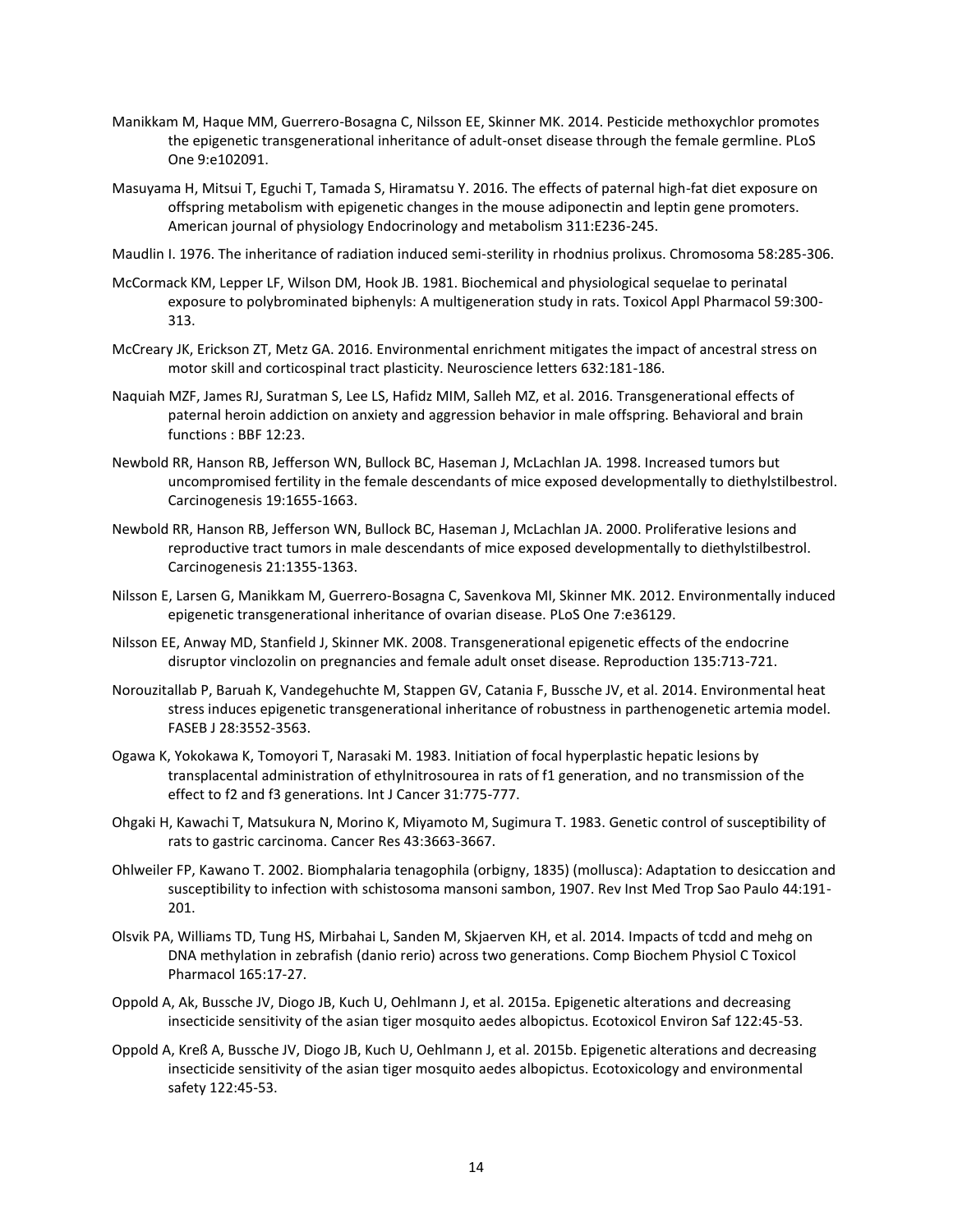- Pentinat T, Ramon-Krauel M, Cebria J, Diaz R, Jimenez-Chillaron JC. 2010. Transgenerational inheritance of glucose intolerance in a mouse model of neonatal overnutrition. Endocrinology 151:5617-5623.
- Perez SM, Dda, Neary JL, Carless MA, Giuffrida A, Lodge, et al. 2015. Schizophrenia-like phenotype inherited by the f2 generation of a gestational disruption model of schizophrenia. Neuropsychopharmacology.
- Perez SM, Aguilar DD, Neary JL, Carless MA, Giuffrida A, Lodge DJ. 2016. Schizophrenia-like phenotype inherited by the f2 generation of a gestational disruption model of schizophrenia. Neuropsychopharmacology : official publication of the American College of Neuropsychopharmacology 41:477-486.
- Petter C, Lombard MN, Ehrensperger M. 1981. Phenytoin administration to pregnant mice: A mutagenic action? Biol Neonate 39:246-252.
- Pinto LH, Vitaterna MH, Siepka SM, Shimomura K, Lumayag S, Baker M, et al. 2004. Results from screening over 9000 mutation-bearing mice for defects in the electroretinogram and appearance of the fundus. Vision Res 44:3335-3345.
- Pocar P, Fiandanese N, Secchi C, Berrini A, Fischer B, Schmidt JS, et al. 2012. Effects of polychlorinated biphenyls in cd-1 mice: Reproductive toxicity and intergenerational transmission. Toxicol Sci 126:213-226.
- Ponzio BF, Carvalho MH, Fortes ZB, Franco MdC. 2012. Implications of maternal nutrient restriction in transgenerational programming of hypertension and endothelial dysfunction across f1-f3 offspring. Life Sci 90:571-577.
- Popova NV. 1989. Transgenerational effect of orthoaminoasotoluol in mice. Cancer Lett 46:203-206.
- Quinnies KM, Tjd, Kim KH, Rissman, Ef. 2015. Transgenerational effects of di-(2-ethylhexyl) phthalate (dehp) on stress hormones and behavior. Endocrinology 156:3077-3083.
- Rechavi O, Minevich G, Hobert O. 2011. Transgenerational inheritance of an acquired small rna-based antiviral response in c. Elegans. Cell 147:1248-1256.
- Rechavi O, Houri-Ze'evi L, Anava S, Goh WS, Kerk SY, Hannon GJ, et al. 2014. Starvation-induced transgenerational inheritance of small rnas in c. Elegans. Cell 158:277-287.
- Rehan VK, Liu J, Sakurai R, Torday JS. 2013. Perinatal nicotine-induced transgenerational asthma. Am J Physiol Lung Cell Mol Physiol 305:L501-507.
- Roderick TH, Hawes NL. 1970. Two radiation-induced chromosomal inversions in mice (mus musculus). Proc Natl Acad Sci U S A 67:961-967.
- Saavedra-Rodriguez L, Feig LA. 2013. Chronic social instability induces anxiety and defective social interactions across generations. Biol Psychiatry 73:44-53.
- Saben JL, Boudoures AL, Asghar Z, Thompson A, Drury A, Zhang W, et al. 2016. Maternal metabolic syndrome programs mitochondrial dysfunction via germline changes across three generations. Cell reports 16:1-8.
- Sadiq MF, Mathew C. 1977. Production of mosaic lethals in different germ cell stages of drosophila by n-methyl-n' nitro-n-nitrosoguanidine. Mutat Res 45:31-39.
- Sakurai R, Liu J, Gong M, Bo J, Rehan VK. 2016. Perinatal nicotine exposure induces myogenic differentiation, but not epithelial-mesenchymal transition in rat offspring lung. Pediatric pulmonology 51:1142-1150.
- Salian S, Doshi T, Vanage G. 2009a. Perinatal exposure of rats to bisphenol a affects the fertility of male offspring. Life Sci 85:742-752.
- Salian S, Doshi T, Vanage G. 2009b. Impairment in protein expression profile of testicular steroid receptor coregulators in male rat offspring perinatally exposed to bisphenol a. Life Sci 85:11-18.
- Sanabria M, Cucielo MS, Guerra MT, Borges CDS, Banzato TP, Perobelli JE, et al. 2016. Sperm quality and fertility in rats after prenatal exposure to low doses of tcdd: A three-generation study. Reproductive toxicology (Elmsford, NY) 65:29-38.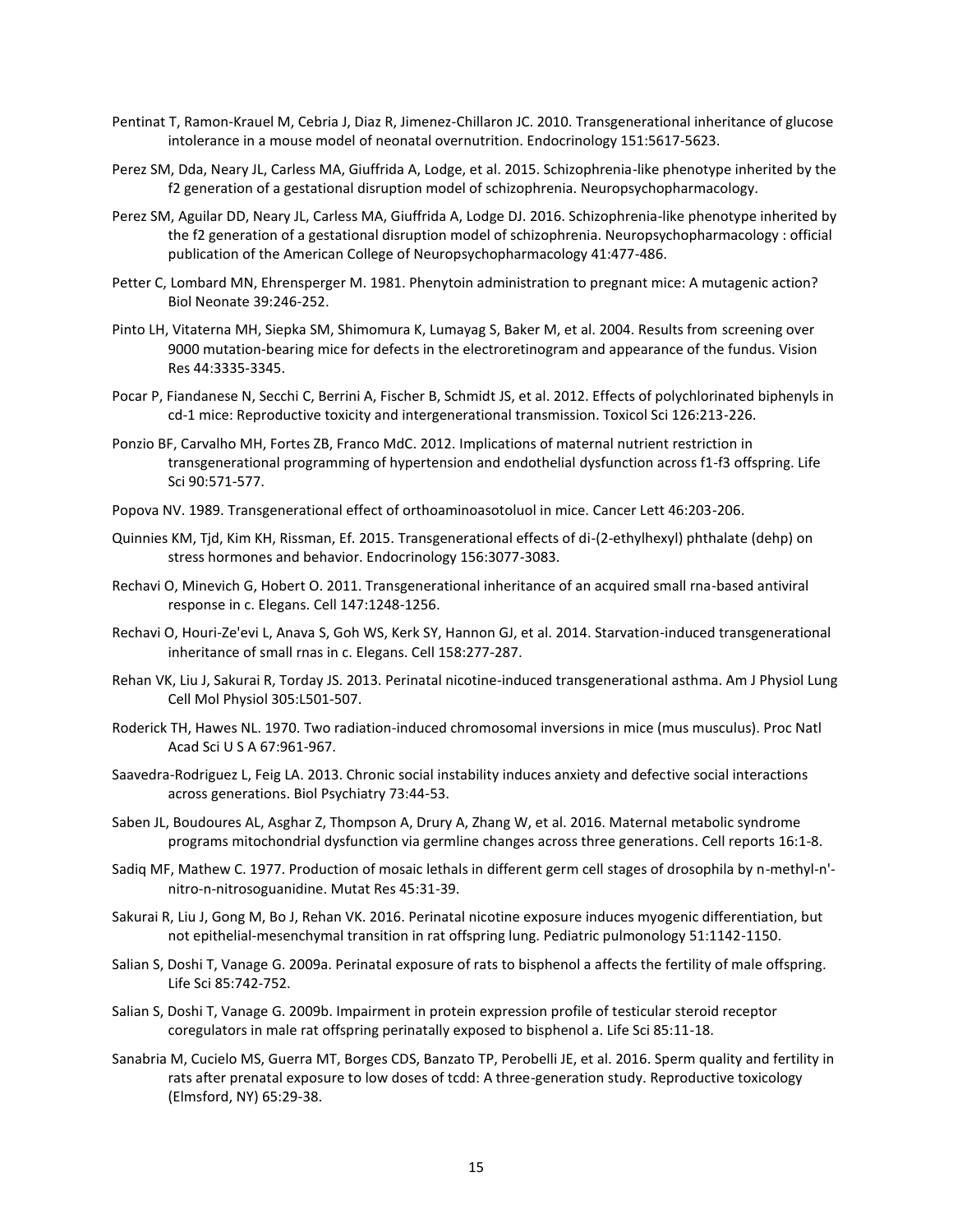- Sarapultseva EI, Igolkina JV, Tikhonov VN, Dubrova YE. 2013. The in vivo effects of low-intensity radiofrequency fields on the motor activity of protozoa. Int J Radiat Biol 90:262-267.
- Sarapultseva EI, Dubrova YE. 2016. The long-term effects of acute exposure to ionising radiation on survival and fertility in daphnia magna. Environmental research 150:138-143.
- Schneider S, Kaufmann W, Buesen R, Ravenzwaay Bv. 2008. Vinclozolin--the lack of a transgenerational effect after oral maternal exposure during organogenesis. Reprod Toxicol 25:352-360.
- Schneider S, Marxfeld H, Groters S, Buesen R, Ravenzwaay Bv. 2013a. Vinclozolin--no transgenerational inheritance of anti-androgenic effects after maternal exposure during organogenesis via the intraperitoneal route. Reprod Toxicol 37:6-14.
- Schneider S, Marxfeld H, Groters S, Buesen R, Ravenzwaay Bv. 2013b. Vinclozolin no transgenerational inheritance of anti-androgenic effects after maternal exposure during organogenesis via the intraperitoneal route. Reprod Toxicol.
- Schuster A, Skinner MK, Yan W. 2016. Ancestral vinclozolin exposure alters the epigenetic transgenerational inheritance of sperm small noncoding rnas. Environmental epigenetics 2.
- Seemann F, Peterson DR, Witten PE, Guo BS, Shanthanagouda AH, Ye RR, et al. 2015. Insight into the transgenerational effect of benzo[a]pyrene on bone formation in a teleost fish (oryzias latipes). Comparative biochemistry and physiology Toxicology & pharmacology : CBP 178:60-67.
- Shama LN, Wegner KM. 2014. Grandparental effects in marine sticklebacks: Transgenerational plasticity across multiple generations. J Evol Biol 27:2297-2307.
- Sharma A, Singh P. 2009. Detection of transgenerational spermatogenic inheritance of adult male acquired cns gene expression characteristics using a drosophila systems model. PLoS One 4:e5763.
- Short AK, Fennell KA, Perreau VM, Fox A, Bryan MKO, Kim JH, et al. 2016. Elevated paternal glucocorticoid exposure alters the small noncoding rna profile in sperm and modifies anxiety and depressive phenotypes in the offspring. Translational psychiatry 6:e837.
- Sierra LM, Pastink A, Nivard MJ, Vogel EW. 1993. DNA base sequence changes induced by diethyl sulfate in postmeiotic male germ cells of drosophila melanogaster. Mol Gen Genet 237:370-374.
- Skinner MK, Mohan M, Haque MM, Zhang B, Savenkova MI. 2012. Epigenetic transgenerational inheritance of somatic transcriptomes and epigenetic control regions. Genome Biol 13:R91.
- Skinner MK, Guerrero-Bosagna C, Haque M, Nilsson E, Bhandari R, McCarrey JR. 2013a. Environmentally induced transgenerational epigenetic reprogramming of primordial germ cells and the subsequent germ line. PLoS One 8:e66318.
- Skinner MK, Manikkam M, Tracey R, Guerrero-Bosagna C, Haque M, Nilsson EE. 2013b. Ancestral dichlorodiphenyltrichloroethane (ddt) exposure promotes epigenetic transgenerational inheritance of obesity. BMC Med 11:228.
- Skinner MK, Guerrero-Bosagna C. 2014. Role of cpg deserts in the epigenetic transgenerational inheritance of differential DNA methylation regions. BMC Genomics 15:692.
- Skinner MK, Bhandari RK, Haque MM, Nilsson EE. 2015a. Environmentally induced epigenetic transgenerational inheritance of altered sry genomic binding during gonadal sex determination. Environmental epigenetics 1:dvv004.
- Skinner MK, Cg B, Haque, Mm. 2015b. Environmentally induced epigenetic transgenerational inheritance of sperm epimutations promote genetic mutations. Epigenetics 10:762-771.
- Slovinska L, Elbertova A, Misurova E. 2004. Transmission of genome damage from irradiated male rats to their progeny. Mutat Res 559:29-37.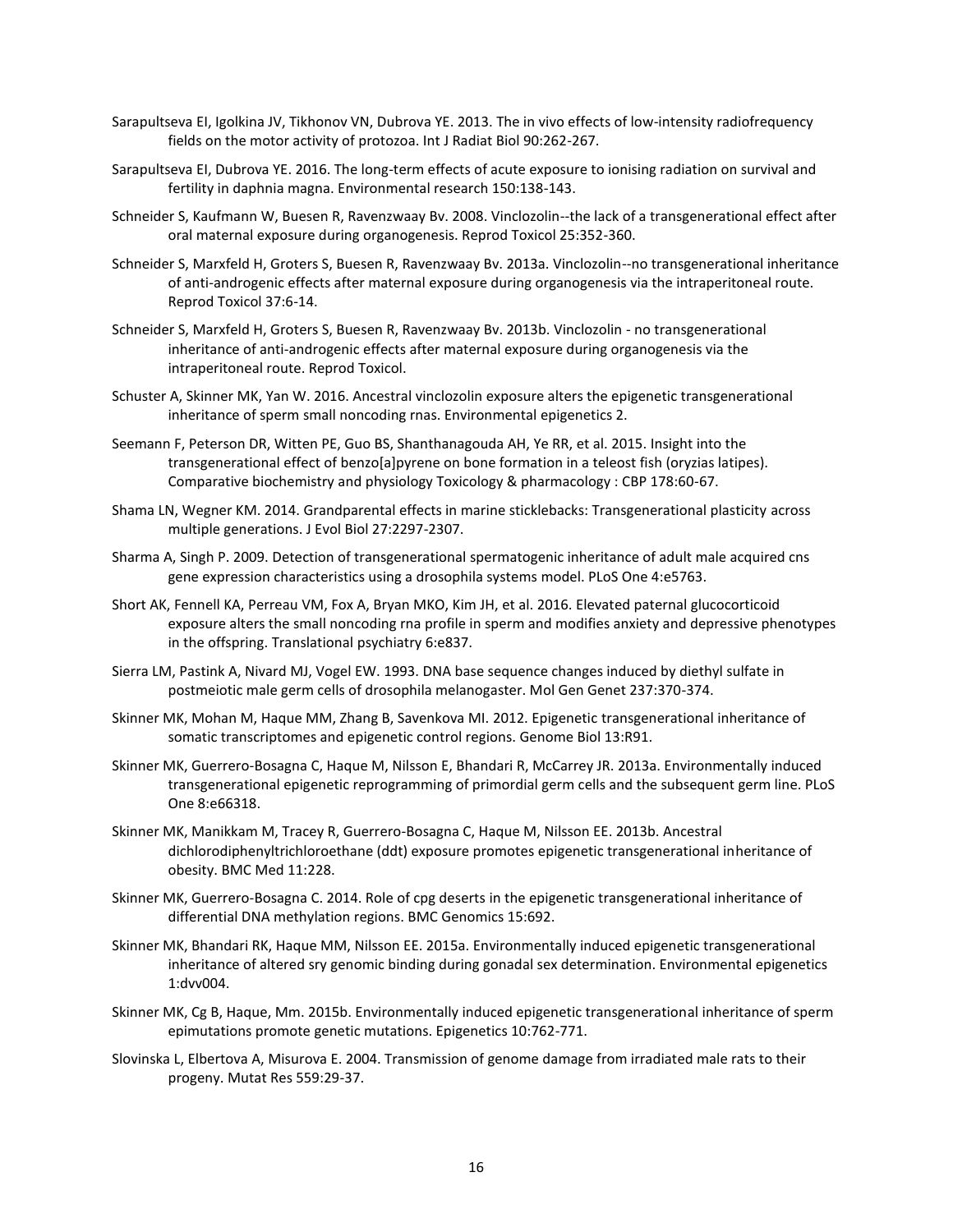- Solnica-Krezel L, Schier AF, Driever W. 1994. Efficient recovery of enu-induced mutations from the zebrafish germline. Genetics 136:1401-1420.
- Song Y, Wu N, Wang S, Gao M, Song P, Lou J, et al. 2014. Transgenerational impaired male fertility with an igf2 epigenetic defect in the rat are induced by the endocrine disruptor p,p'-dde. Hum Reprod 29:2512-2521.
- Sotomayor RE, Cumming RB. 1975. Induction of translocations by cyclophosphamide in different germ cell stages of male mice: Cytological characterization and transmission. Mutat Res 27:375-388.
- Spergel G, Khan F, Goldner MG. 1975. Emergence of overt diabetes in offspring of rats with induced latent diabetes. Metabolism 24:1311-1319.
- Steffensen IL. 2016. Obesity and intestinal tumorigenesis in adult min/+ mice from early-life high-fat diet exposure were not inherited transgenerationally. Anticancer research 36:3871-3882.
- Stern S, Snir O, Mizrachi E, Galili M, Zaltsman I, Soen Y. 2014. Reduction in maternal polycomb levels contributes to transgenerational inheritance of a response to toxic stress in flies. J Physiol 592:2343-2355.
- Stouder C, Paoloni-Giacobino A. 2010. Transgenerational effects of the endocrine disruptor vinclozolin on the methylation pattern of imprinted genes in the mouse sperm. Reproduction 139:373-379.
- Stouder C, Paoloni-Giacobino A. 2011. Specific transgenerational imprinting effects of the endocrine disruptor methoxychlor on male gametes. Reproduction 141:207-216.
- Svetlov PG, Korsakova GF. 1975. Adaptive changes in degree of eye reduction in eyeless mutants of drosophila melanogaster after thermal shock during the critical periods of faceted eye development. Sov J Dev Biol 5:160-162.
- Taguchi YH. 2015. Identification of aberrant gene expression associated with aberrant promoter methylation in primordial germ cells between e13 and e16 rat f3 generation vinclozolin lineage. BMC bioinformatics 16 Suppl 18:S16.
- Taki FA, Zhang B. 2013. Determination of reliable reference genes for multi-generational gene expression analysis on c. Elegans exposed to abused drug nicotine. Psychopharmacology (Berl) 230:77-88.
- Taki FA, Pan X, Lee MH, Zhang B. 2014. Nicotine exposure and transgenerational impact: A prospective study on small regulatory micrornas. Sci Rep 4:7513.
- Tomatis L, Hilfrich J, Turusov V. 1975. The occurrence of tumours in f1, f2 and f3 descendants of bd rats exposed to n-nitrosomethylurea during pregnancy. Int J Cancer 15:385-390.
- Tomatis L, Ponomarkov V, Turusov V. 1977. Effects of ethylnitrosourea administration during pregnancy on three subsequent generations of bdvi rats. Int J Cancer 19:240-248.
- Tracey R, Manikkam M, Guerrero-Bosagna C, Skinner MK. 2013. Hydrocarbons (jet fuel jp-8) induce epigenetic transgenerational inheritance of obesity, reproductive disease and sperm epimutations. Reprod Toxicol 36:104-116.
- Tsui MT, Wang WX. 2004. Maternal transfer efficiency and transgenerational toxicity of methylmercury in daphnia magna. Environ Toxicol Chem 23:1504-1511.
- Turusov VS, Nikonova TV, Yu DP. 1990. Increased multiplicity of lung adenomas in five generations of mice treated with benz(a)pyrene when pregnant. Cancer Lett 55:227-231.
- Vance MM, Baulch JE, Raabe OG, Wiley LM, Overstreet JW. 2002. Cellular reprogramming in the f3 mouse with paternal f0 radiation history. Int J Radiat Biol 78:513-526.
- Vandegehuchte MB, Vandenbrouck T, Coninck DD, Coen WMD, Janssen CR. 2010. Can metal stress induce transferable changes in gene transcription in daphnia magna? Aquat Toxicol 97:188-195.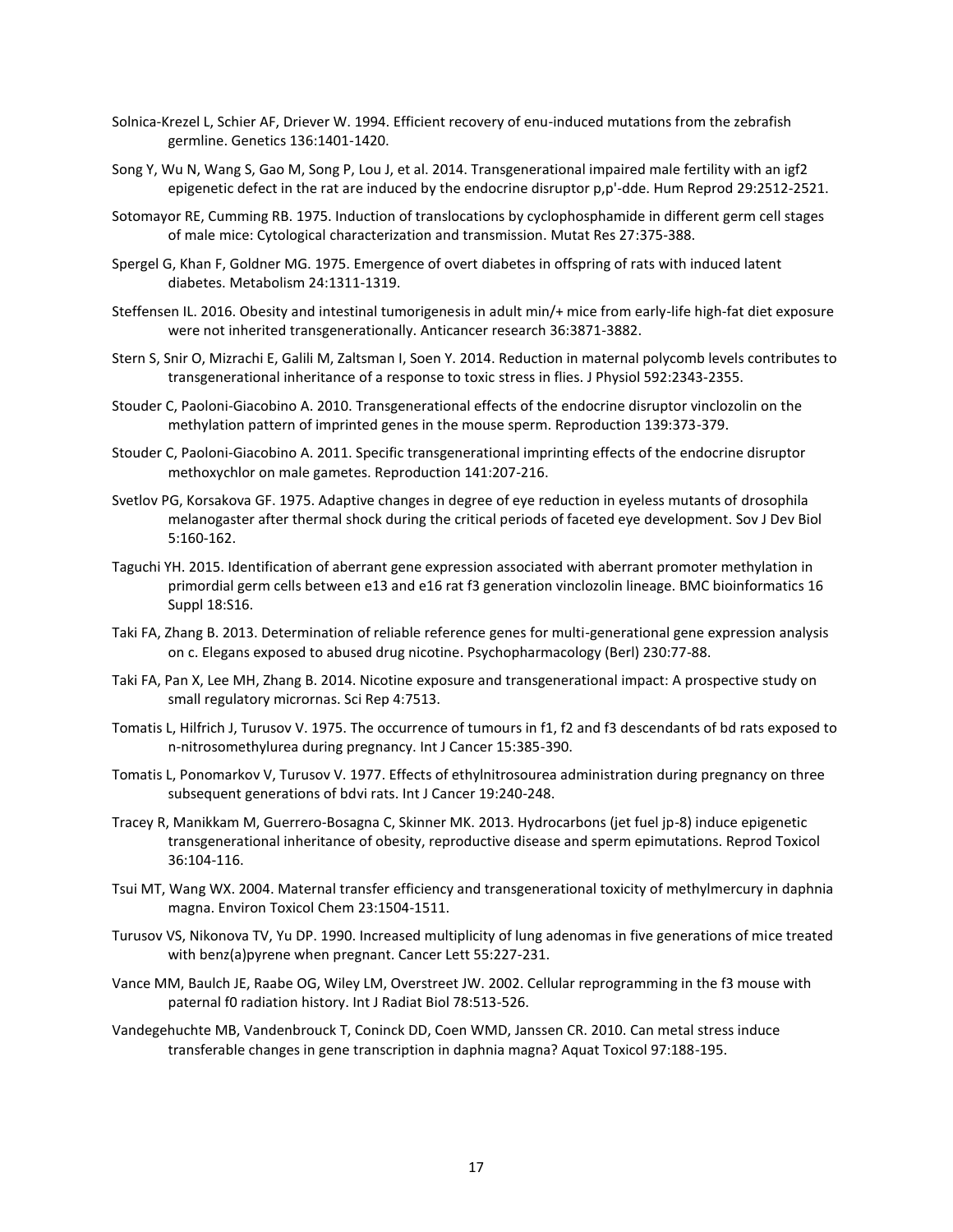- Vassoler FM, Oliver DJ, Wyse C, Blau A, Shtutman M, Turner JR, et al. 2016. Transgenerational attenuation of opioid self-administration as a consequence of adolescent morphine exposure. Neuropharmacology 113:271-280.
- Vignet C, Joassard L, Lyphout L, Guionnet T, Goubeau M, Menach KL, et al. 2015a. Exposures of zebrafish through diet to three environmentally relevant mixtures of pahs produce behavioral disruptions in unexposed f1 and f2 descendant. Environmental science and pollution research international 22:16371-16383.
- Vignet C, Lj, Lyphout L, Guionnet T, Goubeau M, Menach KL, et al. 2015b. Exposures of zebrafish through diet to three environmentally relevant mixtures of pahs produce behavioral disruptions in unexposed f1 and f2 descendant. Environ Sci Pollut Res Int.
- Volkova K, Nrc, Porseryd T, Hallgren S, Dinnetz P, Olsen H, et al. 2015. Transgenerational effects of 17alpha-ethinyl estradiol on anxiety behavior in the guppy, poecilia reticulata. Gen Comp Endocrinol.
- Walsh MR, Whittington D, Funkhouser C. 2014. Thermal transgenerational plasticity in natural populations of daphnia. Integr Comp Biol 54:822-829.
- Wan M, Gu H, Wang J, Huang H, Zhao J, Kaundal RK, et al. 2013. Inducible mouse models illuminate parameters influencing epigenetic inheritance. Development.
- Wang SY, Lau K, Lai KP, Zhang JW, Tse AC, Li JW, et al. 2016. Hypoxia causes transgenerational impairments in reproduction of fish. Nature communications 7:12114.
- Wang Y, Xie W, Wang D. 2007. Transferable properties of multi-biological toxicity caused by cobalt exposure in caenorhabditis elegans. Environ Toxicol Chem 26:2405-2412.
- Weber-Stadlbauer U, Richetto J, Labouesse MA, Bohacek J, Mansuy IM, Meyer U. 2016. Transgenerational transmission and modification of pathological traits induced by prenatal immune activation. Molecular psychiatry.
- Wee SL, Suckling DM, Burnip GM, Hackett J, Barrington A, Pedley R. 2005. Effects of substerilizing doses of gamma radiation on adult longevity and level of inherited sterility in teia anartoides (lepidoptera: Lymantriidae). J Econ Entomol 98:732-738.
- Wei ZT, Lu XL, Zhang G, Yu J, Li H, Jia GH, et al. 2014. The long-term effects of superovulation on fertility and sexual behavior of male offspring in mice. J Assist Reprod Genet 31:555-560.
- Wijngaard RMvd, Stanisor OI, Diest SAv, Welting O, Wouters MM, Cailotto C, et al. 2013. Susceptibility to stress induced visceral hypersensitivity in maternally separated rats is transferred across generations. Neurogastroenterol Motil 25:e780-790.
- Wolstenholme JT, Edwards M, Shetty SR, Gatewood JD, Taylor JA, Rissman EF, et al. 2012. Gestational exposure to bisphenol a produces transgenerational changes in behaviors and gene expression. Endocrinology 153:3828-3838.
- Wolstenholme JT, Goldsby JA, Rissman EF. 2013. Transgenerational effects of prenatal bisphenol a on social recognition. Horm Behav 64:833-839.
- Wu R, Zhang H, Xue W, Zou Z, Lu C, Xia B, et al. 2016. Transgenerational impairment of hippocampal akt-mtor signaling and behavioral deficits in the offspring of mice that experience postpartum depression-like illness. Progress in neuro-psychopharmacology & biological psychiatry 73:11-18.
- Xi Y, Chen D, Sun L, Li Y, Li L. 2013. Characterization of zebrafish mutants with defects in bone calcification during development. Biochem Biophys Res Commun 440:132-136.
- Xia B, Belle JSd. 2016. Transgenerational programming of longevity and reproduction by post-eclosion dietary manipulation in drosophila. Aging 8:1115-1134.
- Yamada T, Fujiwara K, Mishima K, Sugahara T. 2005. Effect of enu (ethylnitrosourea) mutagenesis in cleft lip and/or palate pathogenesis in mice. Int J Oral Maxillofac Surg 34:74-77.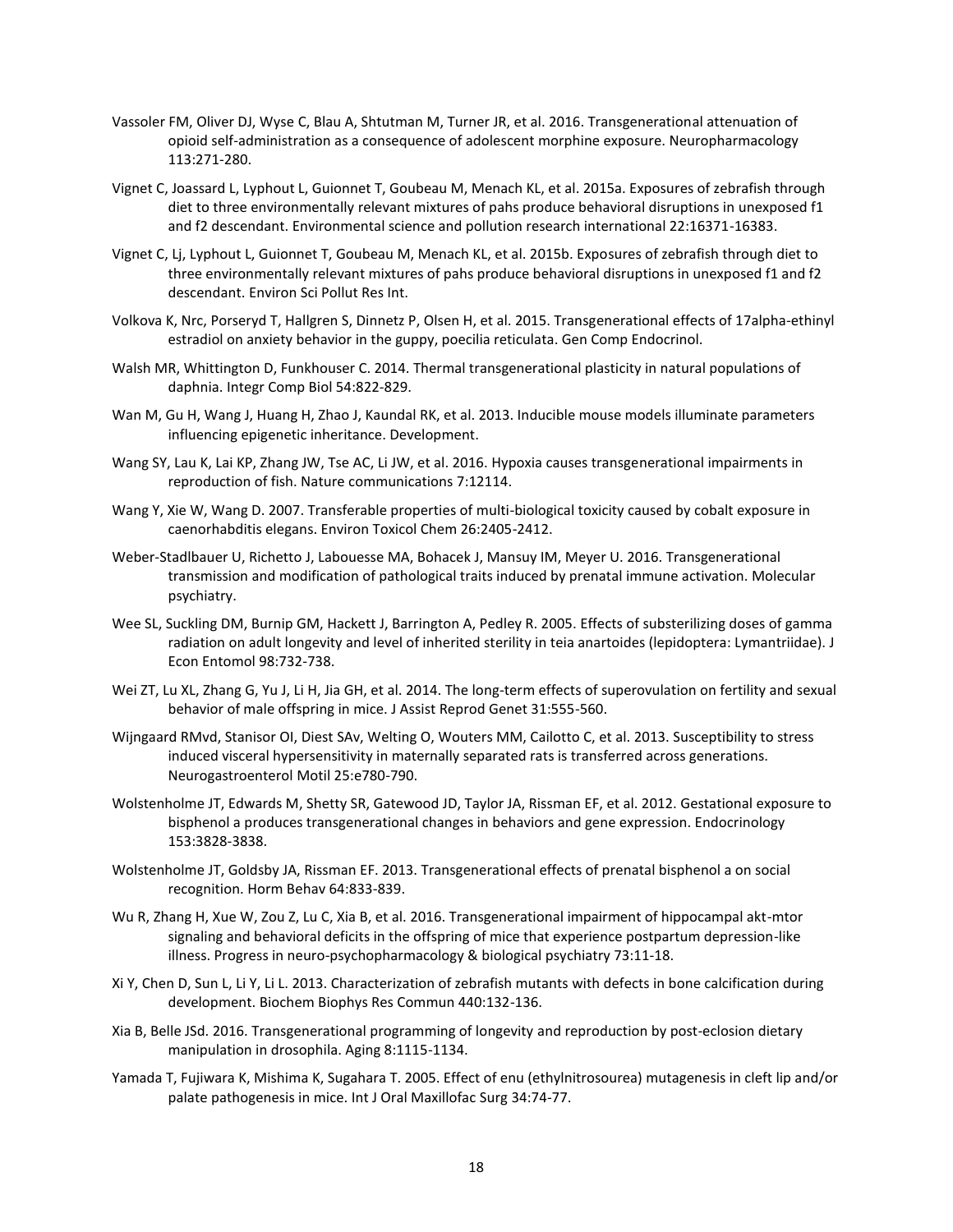- Yang HP, Tanikawa AY, Voorhies WAV, Silva JC, Kondrashov AS. 2001. Whole-genome effects of ethyl methanesulfonate-induced mutation on nine quantitative traits in outbred drosophila melanogaster. Genetics 157:1257-1265.
- Yang YF, Chen PJ, Liao VH. 2016. Nanoscale zerovalent iron (nzvi) at environmentally relevant concentrations induced multigenerational reproductive toxicity in caenorhabditis elegans. Chemosphere 150:615-623.
- Yokoya H. 1990. Inhibitory effect of chlorpromazine on rat reproduction: A two week administration test before mating. J Toxicol Sci 15:15-28.
- Yu Z, Sun G, Liu Y, Yin D, Zhang J. 2016. Trans-generational influences of sulfamethoxazole on lifespan, reproduction and population growth of caenorhabditis elegans. Ecotoxicology and environmental safety 135:312-318.
- Zaidan, Gaisler S. 2015. Prereproductive stress in adolescent female rats affects behavior and corticosterone levels in second-generation offspring. Psychoneuroendocrinology 58:120-129.
- Zeh JA, Bonilla MM, Adrian AJ, Mesfin S, Zeh DW. 2012. From father to son: Transgenerational effect of tetracycline on sperm viability. Sci Rep 2:375.
- Zijlstra JA, Vogel EW. 1984. Mutagenicity of 7,12-dimethylbenz[a]anthracene and some other aromatic mutagens in drosophila melanogaster. Mutat Res 125:243-261.
- Ziv-Gal A, Ww, Zhou C, Flaws, Ja. 2015. The effects of in utero bisphenol a exposure on reproductive capacity in several generations of mice. Toxicol Appl Pharmacol 284:354-362.